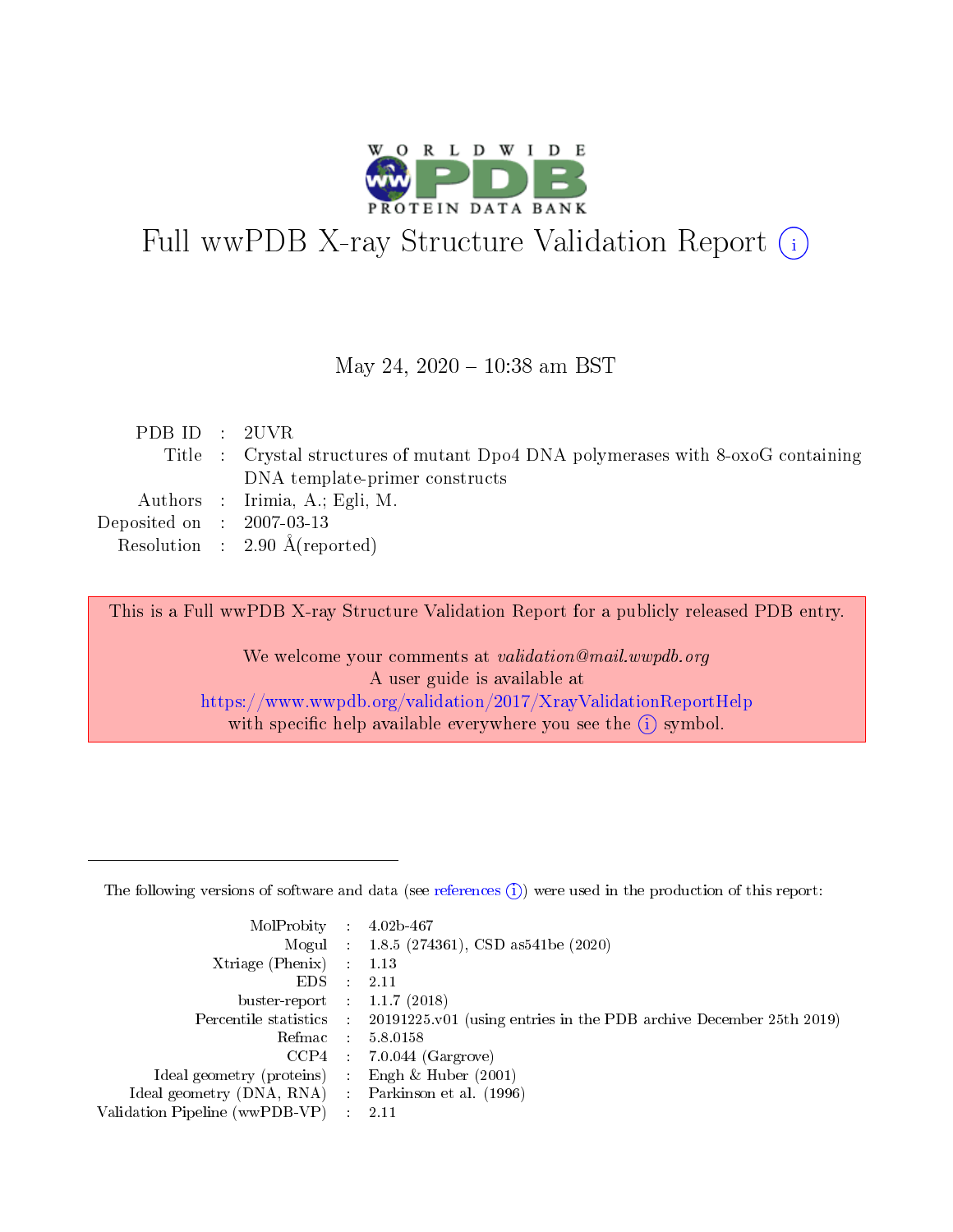# 1 [O](https://www.wwpdb.org/validation/2017/XrayValidationReportHelp#overall_quality)verall quality at a glance  $(i)$

The following experimental techniques were used to determine the structure: X-RAY DIFFRACTION

The reported resolution of this entry is 2.90 Å.

Percentile scores (ranging between 0-100) for global validation metrics of the entry are shown in the following graphic. The table shows the number of entries on which the scores are based.



| Metric                | Whole archive<br>$(\#\mathrm{Entries})$ | Similar resolution<br>$(\#\text{Entries},\,\text{resolution}\,\,\text{range}(\textup{\AA}))$ |
|-----------------------|-----------------------------------------|----------------------------------------------------------------------------------------------|
| $R_{free}$            | 130704                                  | $1957(2.90-2.90)$                                                                            |
| Clashscore            | 141614                                  | $2172(2.90-2.90)$                                                                            |
| Ramachandran outliers | 138981                                  | $2115(2.90-2.90)$                                                                            |
| Sidechain outliers    | 138945                                  | $2117(2.90-2.90)$                                                                            |
| RSRZ outliers         | 127900                                  | $1906(2.90-2.90)$                                                                            |

The table below summarises the geometric issues observed across the polymeric chains and their fit to the electron density. The red, orange, yellow and green segments on the lower bar indicate the fraction of residues that contain outliers for  $>=3, 2, 1$  and 0 types of geometric quality criteria respectively. A grey segment represents the fraction of residues that are not modelled. The numeric value for each fraction is indicated below the corresponding segment, with a dot representing fractions <=5% The upper red bar (where present) indicates the fraction of residues that have poor fit to the electron density. The numeric value is given above the bar.

| Mol |   | $\mid$ Chain $\mid$ Length | Quality of chain |     |    |  |  |  |
|-----|---|----------------------------|------------------|-----|----|--|--|--|
|     | n | 358                        | $\%$<br>51%      | 40% |    |  |  |  |
|     |   | . 4                        | 36%              | 64% |    |  |  |  |
|     | ╓ | 18                         | 39%              | 56% | 6% |  |  |  |

The following table lists non-polymeric compounds, carbohydrate monomers and non-standard residues in protein, DNA, RNA chains that are outliers for geometric or electron-density-fit criteria:

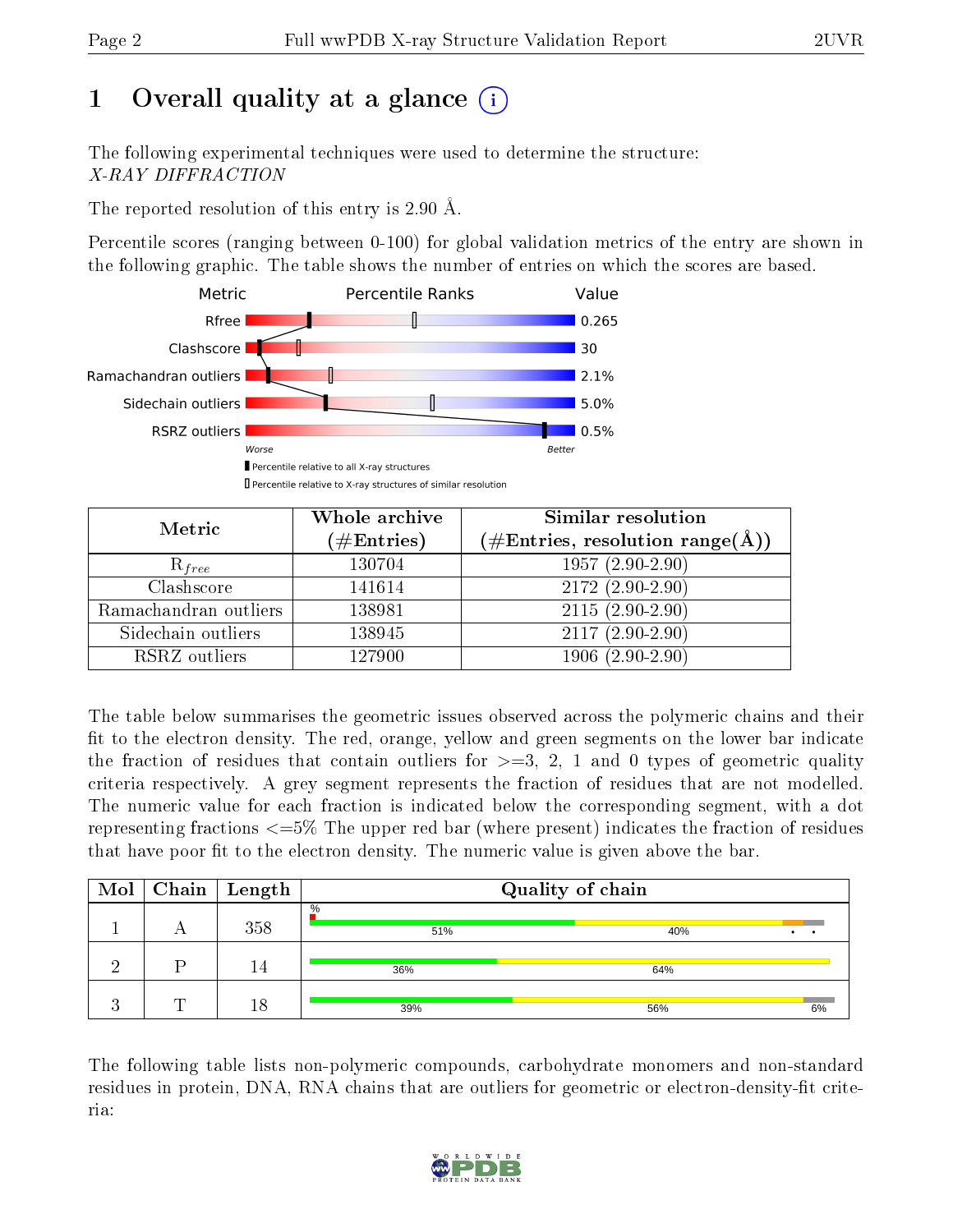|                       |  |  | Mol   Type   Chain   Res   Chirality   Geometry   Clashes   Electron density |
|-----------------------|--|--|------------------------------------------------------------------------------|
| $3 \times 8$ OG $\pm$ |  |  |                                                                              |

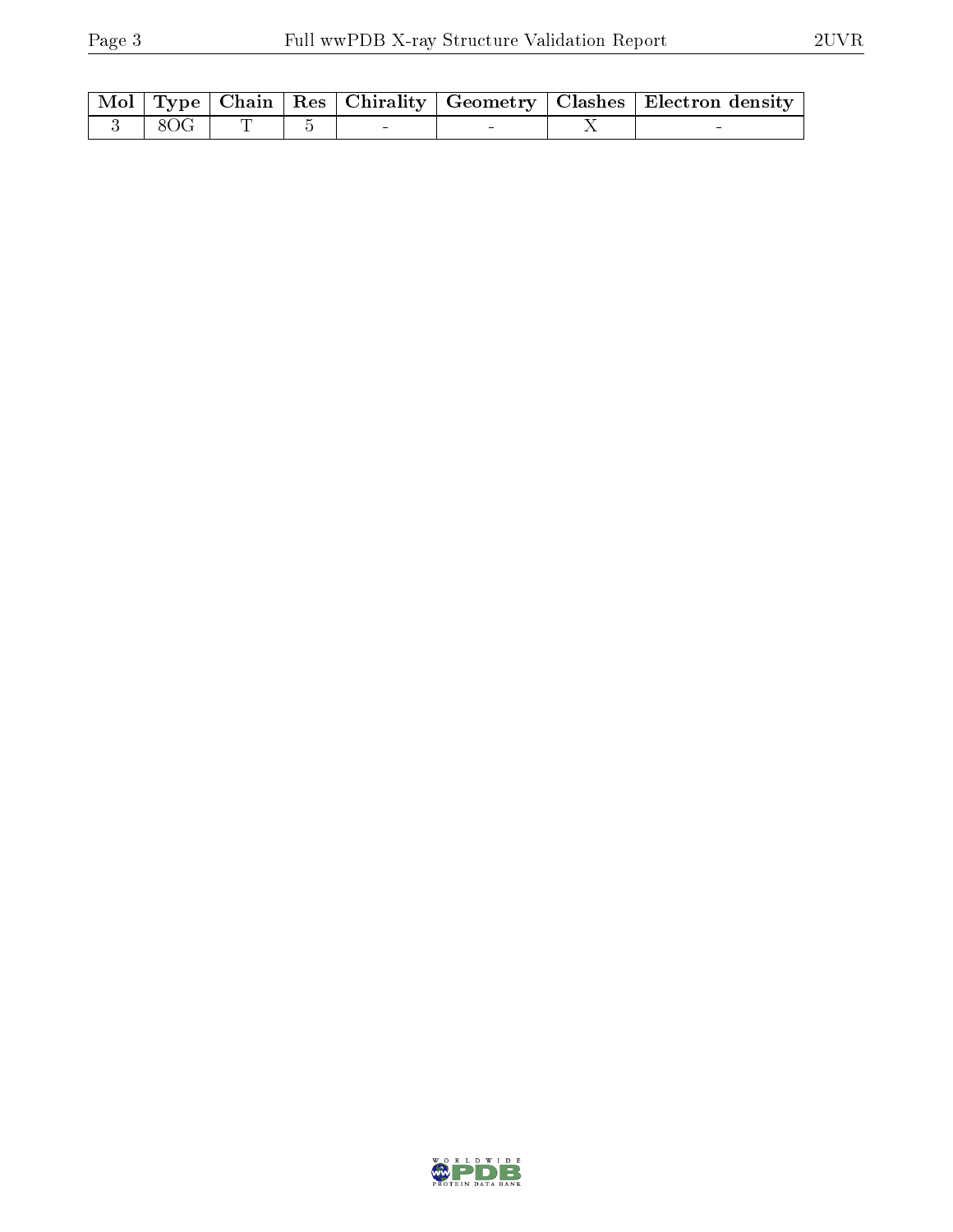# 2 Entry composition (i)

There are 6 unique types of molecules in this entry. The entry contains 3471 atoms, of which 0 are hydrogens and 0 are deuteriums.

In the tables below, the ZeroOcc column contains the number of atoms modelled with zero occupancy, the AltConf column contains the number of residues with at least one atom in alternate conformation and the Trace column contains the number of residues modelled with at most 2 atoms.

• Molecule 1 is a protein called DNA POLYMERASE IV.

| Mol | Chain | $\,$ Residues | Atoms               |      |     |     | ZeroOcc | $\vert$ AltConf $\vert$ Trace $\vert$ |  |  |
|-----|-------|---------------|---------------------|------|-----|-----|---------|---------------------------------------|--|--|
|     |       | 342           | $\rm Total$<br>2738 | 1757 | 470 | 504 |         |                                       |  |  |

There is a discrepancy between the modelled and reference sequences:

|     | Chain   Residue   Modelled   Actual |            | Comment                            | Reference |
|-----|-------------------------------------|------------|------------------------------------|-----------|
| 332 | ALA                                 | $\rm{ARG}$ | engineered mutation   UNP $Q97W02$ |           |

 Molecule 2 is a DNA chain called 5'-D(\*GP\*GP\*GP\*GP\*GP\*AP\*AP\*GP\*GP\*AP  $*TP*TP*CP*C$ -3'.

| Chain | Residues | Atoms |     |           |  |  | ZeroOcc   AltConf   Trace |  |
|-------|----------|-------|-----|-----------|--|--|---------------------------|--|
|       | 14       | Total | 138 | - N<br>60 |  |  |                           |  |

 Molecule 3 is a DNA chain called 5'-D(\*TP\*CP\*AP\*CP\*8OGP\*GP\*AP\*AP\*TP\*CP \*CP  $*TP*TP*CP*CP*CP*CP*CP*C$ 

| Mol | Chain | Residues | $\bm{\mathrm{Atoms}}$ |     |    |                 |  | ZeroOcc   AltConf   Trace |  |
|-----|-------|----------|-----------------------|-----|----|-----------------|--|---------------------------|--|
|     |       | . .      | 336                   | 161 | 58 | $10^{\text{-}}$ |  |                           |  |

 Molecule 4 is 2'-DEOXYGUANOSINE-5'-TRIPHOSPHATE (three-letter code: DGT) (formula:  $C_{10}H_{16}N_5O_{13}P_3$ ).

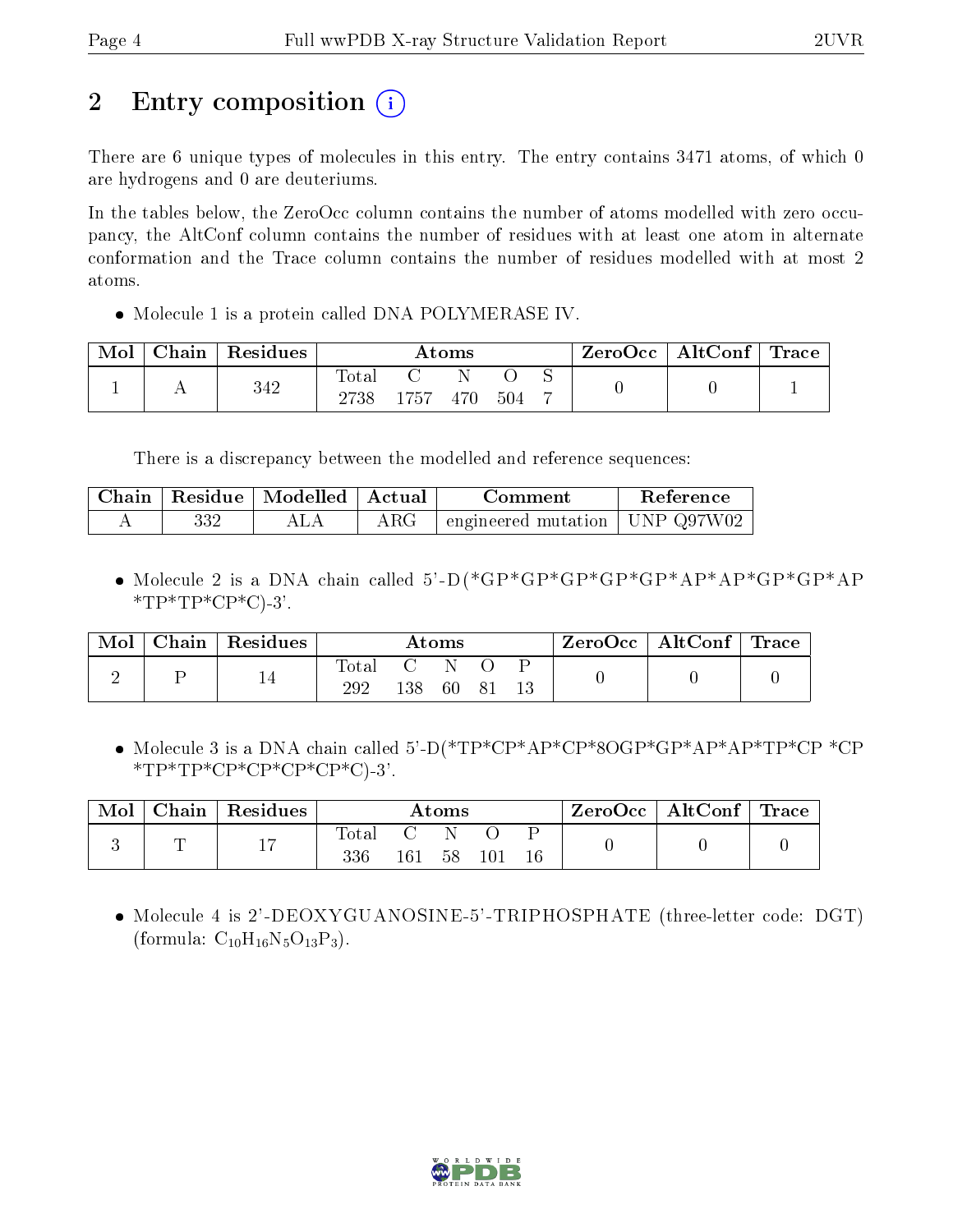

| Mol | Chain   $Residues$ | Atoms       |  |  |  | ZeroOcc   AltConf |  |  |
|-----|--------------------|-------------|--|--|--|-------------------|--|--|
|     |                    | Total C N O |  |  |  |                   |  |  |

Molecule 5 is CALCIUM ION (three-letter code: CA) (formula: Ca).

|  | $\text{Mol}$   Chain   Residues | Atoms | ZeroOcc   AltConf |  |
|--|---------------------------------|-------|-------------------|--|
|  |                                 | Total |                   |  |

 $\bullet\,$  Molecule 6 is water.

|  | Mol   Chain   Residues | Atoms                      | $ZeroOcc \   \ AltConf \  $ |
|--|------------------------|----------------------------|-----------------------------|
|  | 46                     | Total O<br>46<br>46        |                             |
|  | 13                     | Total O<br>13<br>13        |                             |
|  | 12                     | Total<br>- ( )<br>12<br>12 |                             |

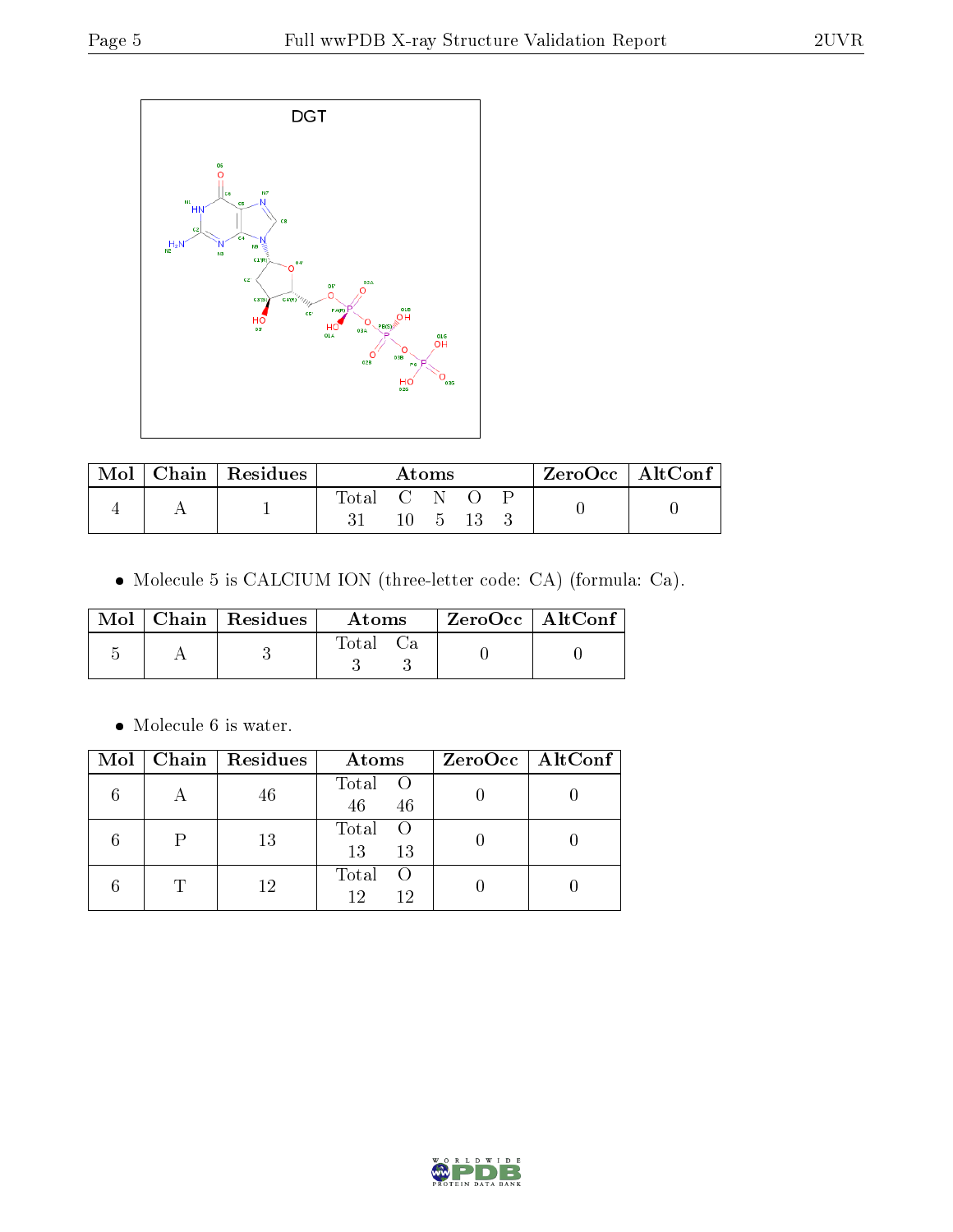# 3 Residue-property plots  $(i)$

These plots are drawn for all protein, RNA and DNA chains in the entry. The first graphic for a chain summarises the proportions of the various outlier classes displayed in the second graphic. The second graphic shows the sequence view annotated by issues in geometry and electron density. Residues are color-coded according to the number of geometric quality criteria for which they contain at least one outlier: green  $= 0$ , yellow  $= 1$ , orange  $= 2$  and red  $= 3$  or more. A red dot above a residue indicates a poor fit to the electron density (RSRZ  $> 2$ ). Stretches of 2 or more consecutive residues without any outlier are shown as a green connector. Residues present in the sample, but not in the model, are shown in grey.



• Molecule 1: DNA POLYMERASE IV



• Molecule 3: 5'-D(\*TP\*CP\*AP\*CP\*8OGP\*GP\*AP\*AP\*TP\*CP \*CP\*TP\*TP\*CP\*CP\*CP\*C  $P^*C$ )-3'

| Chain T:                     | 39%                    | 56% | 6% |
|------------------------------|------------------------|-----|----|
| <mark>'n p</mark><br>E823685 | 용료<br><mark>영업명</mark> |     |    |

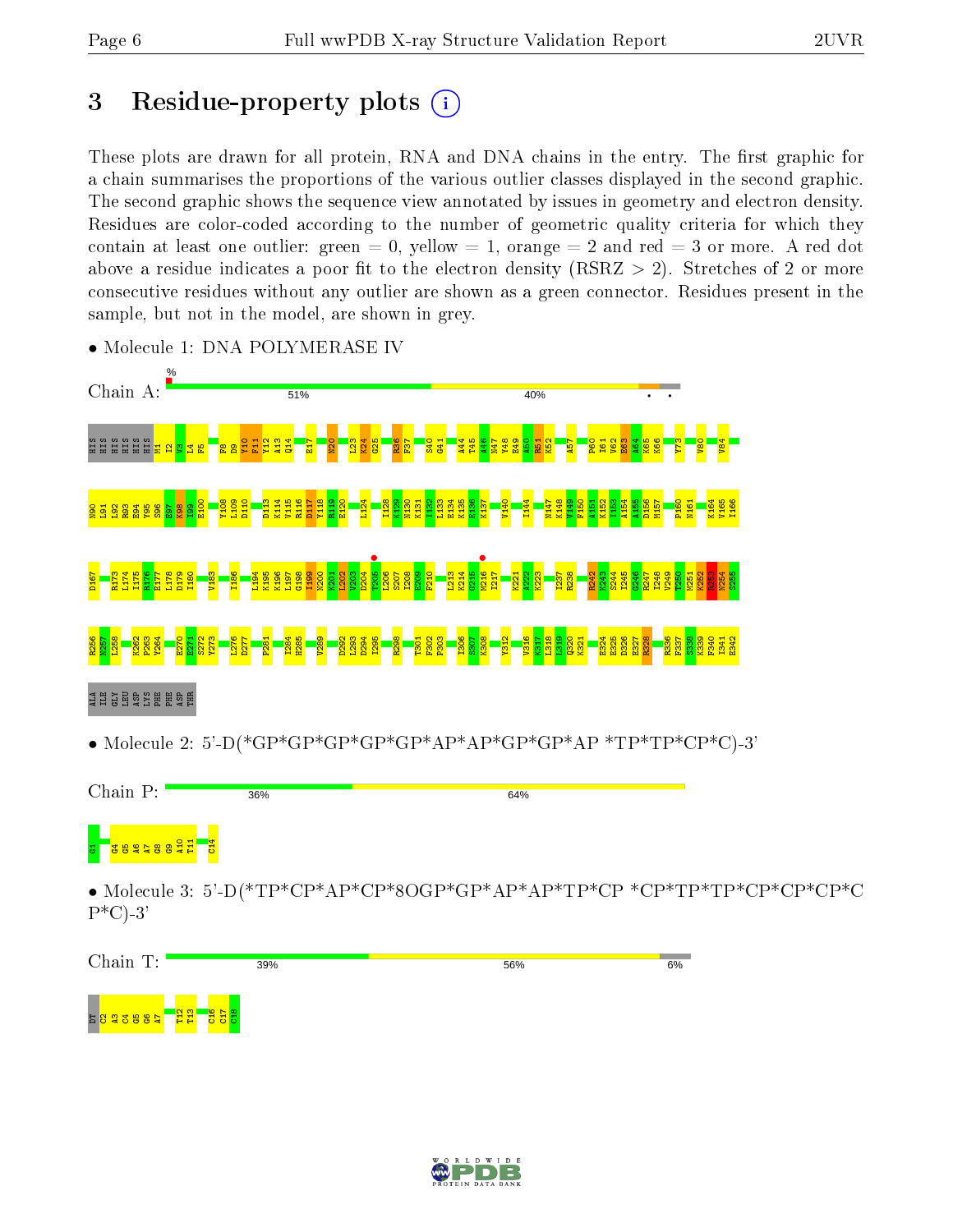## 4 Data and refinement statistics  $(i)$

| Property                                                                | Value                                              | Source     |
|-------------------------------------------------------------------------|----------------------------------------------------|------------|
| Space group                                                             | P 21 21 2                                          | Depositor  |
| Cell constants                                                          | 104.20Å 52.72Å<br>94.72Å                           | Depositor  |
| a, b, c, $\alpha$ , $\beta$ , $\gamma$                                  | $90.00^{\circ}$ $90.00^{\circ}$<br>$90.00^{\circ}$ |            |
| Resolution $(A)$                                                        | $46.07 - 2.90$                                     | Depositor  |
|                                                                         | $46.07 - 2.89$                                     | <b>EDS</b> |
| % Data completeness                                                     | 96.9 (46.07-2.90)                                  | Depositor  |
| (in resolution range)                                                   | 96.4 (46.07-2.89)                                  | <b>EDS</b> |
| $R_{merge}$                                                             | 0.14                                               | Depositor  |
| $\mathrm{R}_{sym}$                                                      | (Not available)                                    | Depositor  |
| $\langle I/\sigma(I) \rangle^{-1}$                                      | $1.72$ (at 2.91Å)                                  | Xtriage    |
| Refinement program                                                      | <b>CNS 1.1</b>                                     | Depositor  |
| $R, R_{free}$                                                           | 0.232, 0.265                                       | Depositor  |
|                                                                         | $0.224$ ,<br>0.265                                 | DCC        |
| $\mathcal{R}_{free}$ test set                                           | $\overline{602}$ reflections $(5.08\%)$            | wwPDB-VP   |
| Wilson B-factor $(A^2)$                                                 | 57.1                                               | Xtriage    |
| Anisotropy                                                              | 0.610                                              | Xtriage    |
| Bulk solvent $k_{sol}(\mathrm{e}/\mathrm{A}^3),\,B_{sol}(\mathrm{A}^2)$ | $0.33$ , 48.8                                      | <b>EDS</b> |
| L-test for twinning <sup>2</sup>                                        | $< L >$ = 0.47, $< L2 >$ = 0.30                    | Xtriage    |
| Estimated twinning fraction                                             | No twinning to report.                             | Xtriage    |
| $F_o, F_c$ correlation                                                  | 0.92                                               | <b>EDS</b> |
| Total number of atoms                                                   | 3471                                               | wwPDB-VP   |
| Average B, all atoms $(A^2)$                                            | 49.0                                               | wwPDB-VP   |

Xtriage's analysis on translational NCS is as follows: The largest off-origin peak in the Patterson function is  $6.28\%$  of the height of the origin peak. No significant pseudotranslation is detected.

<sup>&</sup>lt;sup>2</sup>Theoretical values of  $\langle |L| \rangle$ ,  $\langle L^2 \rangle$  for acentric reflections are 0.5, 0.333 respectively for untwinned datasets, and 0.375, 0.2 for perfectly twinned datasets.



<span id="page-6-1"></span><span id="page-6-0"></span><sup>1</sup> Intensities estimated from amplitudes.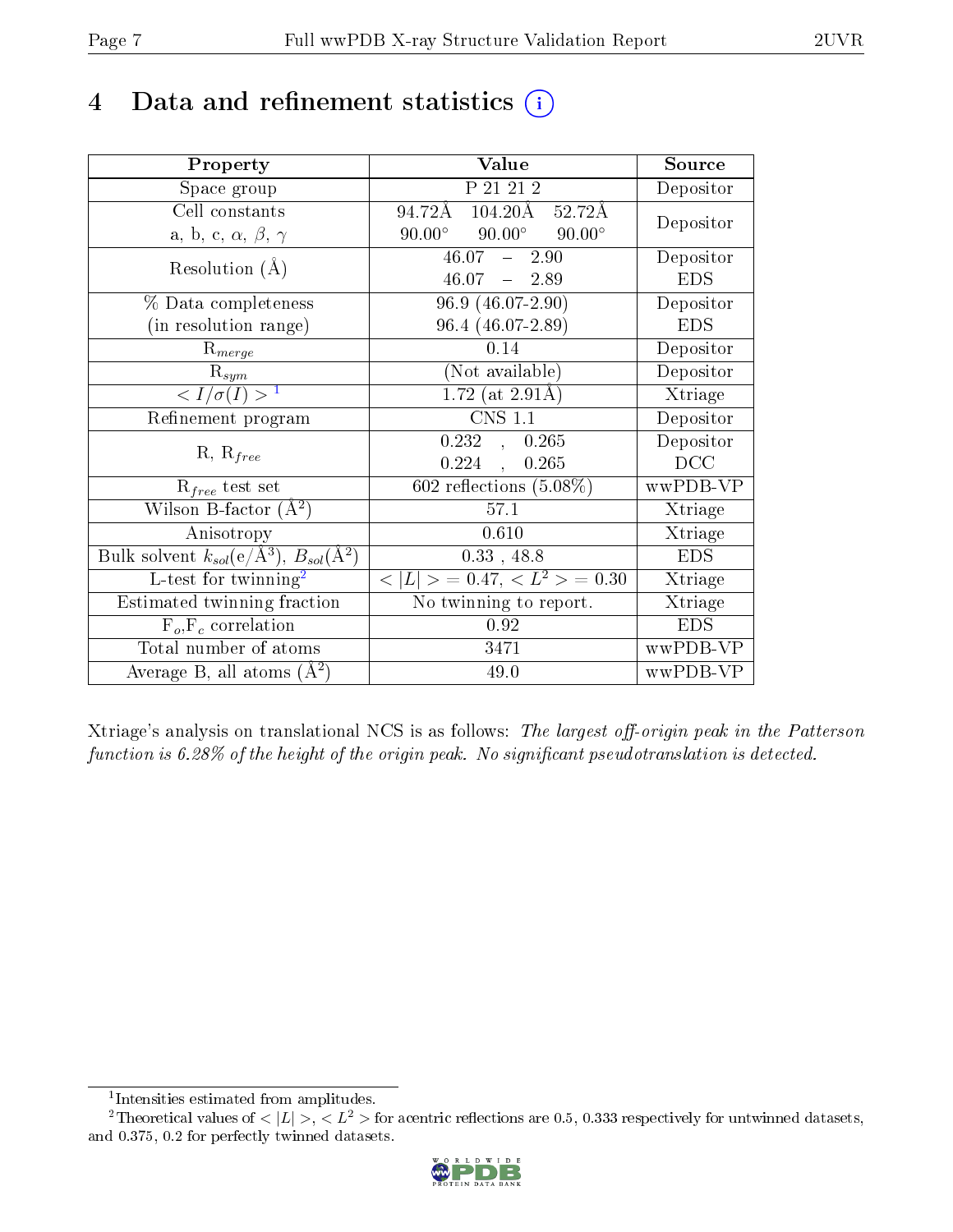# 5 Model quality  $(i)$

### 5.1 Standard geometry  $(i)$

Bond lengths and bond angles in the following residue types are not validated in this section: 8OG, CA, DGT

The Z score for a bond length (or angle) is the number of standard deviations the observed value is removed from the expected value. A bond length (or angle) with  $|Z| > 5$  is considered an outlier worth inspection. RMSZ is the root-mean-square of all Z scores of the bond lengths (or angles).

| Mol<br>Chain |                | Bond lengths |             | Bond angles |                    |
|--------------|----------------|--------------|-------------|-------------|--------------------|
|              |                | <b>RMSZ</b>  | $\ Z\  > 5$ | RMSZ        | $\# Z  > 5$        |
|              |                | 0.40         | 0/2777      | 0.57        | $1/3731$ $(0.0\%)$ |
| 2            |                | 0.55         | 0/329       | 0.88        | 0/508              |
| 3            |                | 0.59         | 0/347       | 0.96        | 0/528              |
| AĦ           | A <sup>H</sup> | 0.44         | /3453       | 0.66        | /4767              |

Chiral center outliers are detected by calculating the chiral volume of a chiral center and verifying if the center is modelled as a planar moiety or with the opposite hand.A planarity outlier is detected by checking planarity of atoms in a peptide group, atoms in a mainchain group or atoms of a sidechain that are expected to be planar.

|  | $\lceil \, \text{Mol} \, \rceil$ Chain $\mid \# \text{Chirality outliers} \mid \# \text{Planarity outliers} \mid$ |
|--|-------------------------------------------------------------------------------------------------------------------|
|  |                                                                                                                   |

There are no bond length outliers.

All (1) bond angle outliers are listed below:

| $\vert$ Mol $\vert$ Chain $\vert$ Res $\vert$ Type $\vert$ |  | Atoms                         | $\mid$ Observed $({}^o)$ $\mid$ Ideal $({}^o)$ |            |
|------------------------------------------------------------|--|-------------------------------|------------------------------------------------|------------|
|                                                            |  | 253   ARG   NE-CZ-NH2   -7.35 | 116 63                                         | $120.30\,$ |

There are no chirality outliers.

All (2) planarity outliers are listed below:

| $Mol$   Chain   Res   Type |     |            | Group     |
|----------------------------|-----|------------|-----------|
|                            | 253 | $ARG^{-1}$ | Sidechain |
|                            | 51  | ARG        | Sidechain |

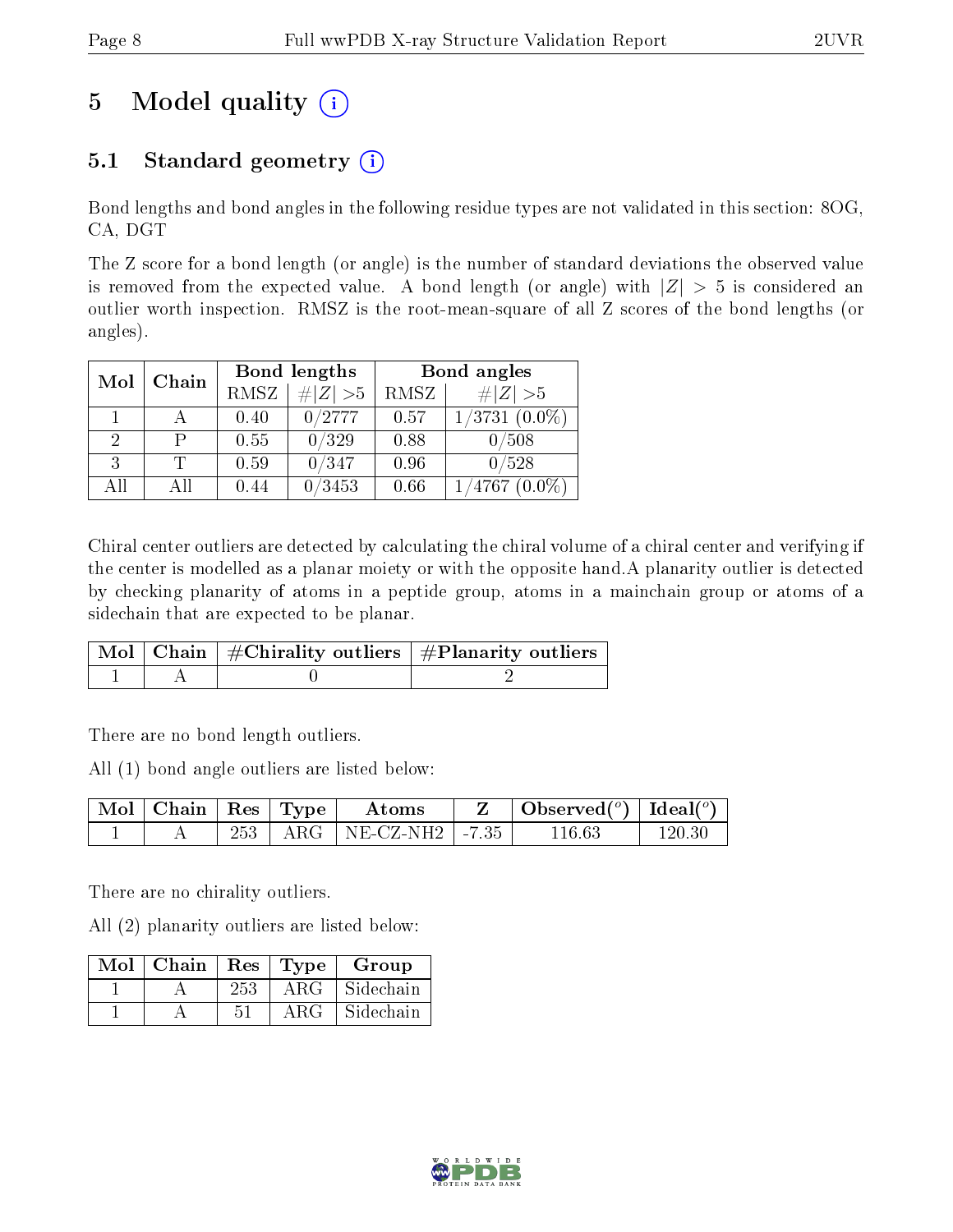#### $5.2$  Too-close contacts  $(i)$

In the following table, the Non-H and H(model) columns list the number of non-hydrogen atoms and hydrogen atoms in the chain respectively. The H(added) column lists the number of hydrogen atoms added and optimized by MolProbity. The Clashes column lists the number of clashes within the asymmetric unit, whereas Symm-Clashes lists symmetry related clashes.

| Mol |                          |      | Chain   Non-H   H(model) | H(added) | Clashes | Symm-Clashes |
|-----|--------------------------|------|--------------------------|----------|---------|--------------|
|     |                          | 2738 |                          | 2881     | 168     |              |
| ച   | P                        | 292  |                          | 158      | 11      |              |
| 3   | m                        | 336  |                          | 192      | 22      |              |
|     | Η                        | 31   |                          | 12       |         |              |
| h.  | $\overline{\phantom{a}}$ |      |                          |          |         |              |
|     |                          | 46   |                          |          |         |              |
|     | D                        | 13   |                          |          | ച       |              |
|     | ௱                        | 12   |                          |          |         |              |
|     |                          | 3471 |                          | 3243     | 194     |              |

The all-atom clashscore is defined as the number of clashes found per 1000 atoms (including hydrogen atoms). The all-atom clashscore for this structure is 30.

All (194) close contacts within the same asymmetric unit are listed below, sorted by their clash magnitude.

|                     |                     | Interatomic    | Clash         |
|---------------------|---------------------|----------------|---------------|
| Atom-1              | Atom-2              | distance $(A)$ | overlap $(A)$ |
| 1: A:173: ARG:HD2   | 6:A:2025:HOH:O      | 1.46           | 1.15          |
| $3:T:2:D\\C:H3'$    | 3: T: 3: DA: H5"    | 1.34           | 1.05          |
| 1:A:252:LYS:HD3     | 1:A:253:ARG:HG3     | 1.38           | 1.03          |
| 3:T:3:DA:H2"        | 3:T:4:D C:OP2       | 1.63           | 0.97          |
| 1:A:256:ARG:HH11    | 1:A:256:ARG:HB3     | 1.35           | 0.89          |
| 1: A:252: LYS: HG3  | 1: A:264:TYR:OH     | 1.76           | 0.86          |
| 1: A:178:LEU:HD12   | 1:A:179:ASP:H       | 1.41           | 0.85          |
| 1: A: 45: THR: HB   | 4:A:1000:DGT:H2'    | 1.59           | 0.82          |
| 1: A:178: LEU: HD12 | 1:A:179:ASP:N       | 1.96           | 0.79          |
| 1:A:8:PHE:HA        | 1: A:140: VAL:HG12  | 1.65           | 0.79          |
| 1: A:256: ARG: NH1  | 1:A:256:ARG:HB3     | 1.99           | 0.77          |
| 1: A:48: TYR:O      | 1: A:52: LYS: HG3   | 1.86           | 0.75          |
| 1:A:252:LYS:HD2     | 1:A:253:ARG:H       | 1.52           | 0.73          |
| 1: A:258:LEU:HG     | 1:A:262:LYS:HE3     | 1.70           | 0.73          |
| 1:A:147:ASN:HD21    | 1: A: 150: PHE: HD1 | 1.36           | 0.72          |
| 1: A:51: ARG:NH1    | 4:A:1000:DGT:O1B    | 2.23           | 0.72          |
| 1: A:157: MET:CE    | 1:A:164:LYS:HE3     | 2.21           | 0.71          |
| 1: A:248: ILE: HG22 | 3: T: 6: DG: OP2    | 1.90           | 0.71          |
| 1: A:248: ILE: HG22 | 3: T: 5: 8OG:H3'    | 1.73           | 0.71          |

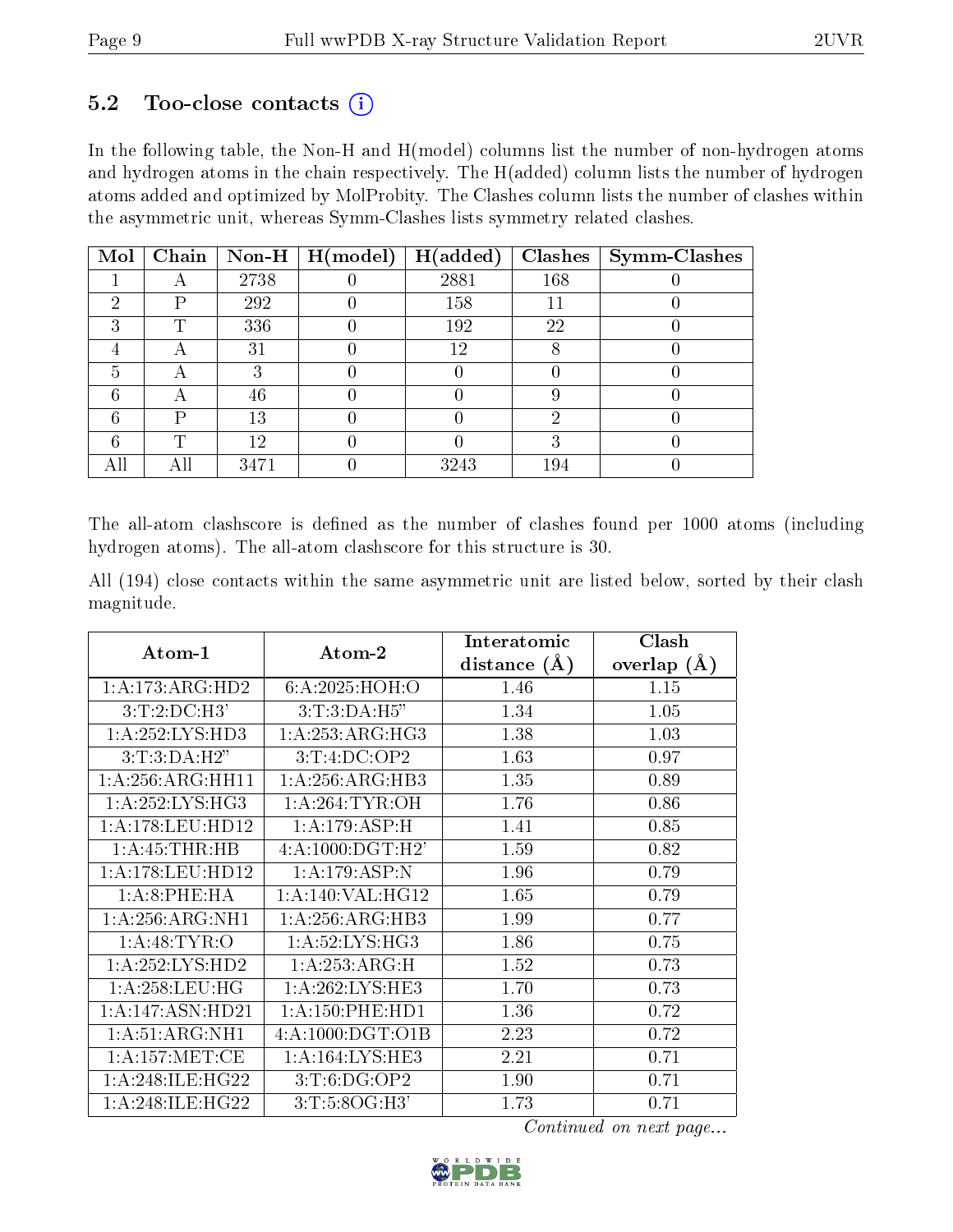| Conningea from previous page<br>Atom-1 | Atom-2                       | Interatomic      | $\overline{\text{Clash}}$ |
|----------------------------------------|------------------------------|------------------|---------------------------|
|                                        |                              | distance $(\AA)$ | overlap $(A)$             |
| 2:P:4:DG:H2"                           | 2:P:5:DG:H5"                 | 1.74             | 0.70                      |
| 1: A:285: HIS: HB2                     | 6: A:2041: HOH:O             | 1.91             | 0.70                      |
| 1:A:98:LYS:HD2                         | 1:A:110:ASP:HB3              | 1.73             | 0.69                      |
| 1:A:124:LEU:O                          | 1: A:128: ILE: HG13          | 1.93             | 0.69                      |
| 3:T:4:D C:H2"                          | 3:T:5:8OG:C5'                | 2.23             | 0.69                      |
| 3:T:4:D C:H2"                          | 3:T:5:8OG:H5'                | 1.75             | 0.69                      |
| 1:A:316:VAL:O                          | 1: A:320: GLN: HG3           | 1.93             | 0.68                      |
| 1:A:195:LYS:HA                         | 1:A:195:LYS:HE3              | 1.76             | 0.67                      |
| $3:T:2:D$ C:H3'                        | 3:T:3:DA:C5'                 | 2.18             | 0.66                      |
| 1: A:36: ARG: NH2                      | 1:A:254:ASN:OD1              | 2.29             | 0.66                      |
| 2:P:10:DA:H2"                          | 2:P:11:DT:H5'                | 1.78             | 0.65                      |
| 1:A:115:VAL:HG13                       | 1:A:120:GLU:HB3              | 1.78             | 0.65                      |
| 1:A:197:LEU:HD21                       | 1: A:216: MET:HG3            | 1.77             | 0.65                      |
| 1: A:173:ARG:HG2                       | $1:A:177:\overline{GLU:OE1}$ | 1.97             | 0.65                      |
| 2:P:9:DG:N7                            | 6:P:2007:HOH:O               | 2.30             | 0.64                      |
| 1: A:157: MET:HE3                      | 1:A:164:LYS:HE3              | 1.79             | 0.64                      |
| 1: A:49: GLU: HA                       | 1: A:52:LYS:HE2              | 1.81             | 0.63                      |
| 1:A:160:PRO:HD2                        | 6:A:2021:HOH:O               | $2.00\,$         | 0.62                      |
| 1:A:321:LYS:O                          | 1:A:325:GLU:HG3              | 2.01             | 0.60                      |
| 2:P:5:DG:H2"                           | 2:P:6:DA:C8                  | 2.36             | 0.60                      |
| 4:A:1000:DGT:PA                        | 6: A:2045: HOH:O             | 2.59             | 0.60                      |
| 1: A:298:ARG:HA                        | 2:P:8:DG:OP2                 | 2.01             | 0.60                      |
| 1: A:108: TYR:O                        | 1:A:109:LEU:HD23             | 2.01             | 0.60                      |
| 1:A:147:ASN:ND2                        | 1: A: 150: PHE: HD1          | 2.00             | 0.60                      |
| 1: A:342: GLU:N                        | 6:A:2044:HOH:O               | 2.34             | 0.59                      |
| 1: A:66:LYS:C                          | 1: A:66: LYS:HD3             | 2.22             | 0.59                      |
| 3: T: 3:D A: C2'                       | 3:T:4:D C:OP2                | 2.46             | 0.59                      |
| 1: A:96: SER: HA                       | 1:A:114:LYS:HE3              | 1.85             | 0.59                      |
| 1:A:100:GLU:CB                         | 1:A:237:ILE:HG23             | 2.33             | 0.58                      |
| 1:A:10:TYR:HA                          | 4:A:1000:DGT:O1B             | 2.02             | 0.58                      |
| 1:A:17:GLU:HB3                         | 1:A:24:LYS:HE2               | 1.85             | 0.58                      |
| 1:A:242:ARG:HB3                        | 1:A:242:ARG:HH11             | 1.68             | 0.58                      |
| 1: A:9: ASP:O                          | 1:A:11:PHE:N                 | 2.37             | 0.58                      |
| 1:A:10:TYR:HA                          | 4:A:1000:DGT:PB              | 2.43             | 0.58                      |
| 1:A:131:LYS:HE3                        | 1:A:135:LYS:HE3              | 1.86             | 0.58                      |
| 1:A:258:LEU:O                          | 1:A:262:LYS:HG3              | 2.04             | 0.57                      |
| 1: A:118: TYR: HE2                     | 1:A:167:ASP:HA               | 1.70             | 0.57                      |
| $2:P:4:D\overline{G:C2'}$              | $2:P:5:DG:\overline{H5"}$    | 2.35             | 0.57                      |
| 1: A:10:TYR:CE1                        | 1: A:14: GLN:HB2             | 2.40             | 0.57                      |
| 1:A:210:PHE:CZ                         | 1: A:214: LYS: HD2           | 2.39             | 0.56                      |
| 1:A:252:LYS:CD                         | 1:A:253:ARG:H                | 2.19             | 0.56                      |

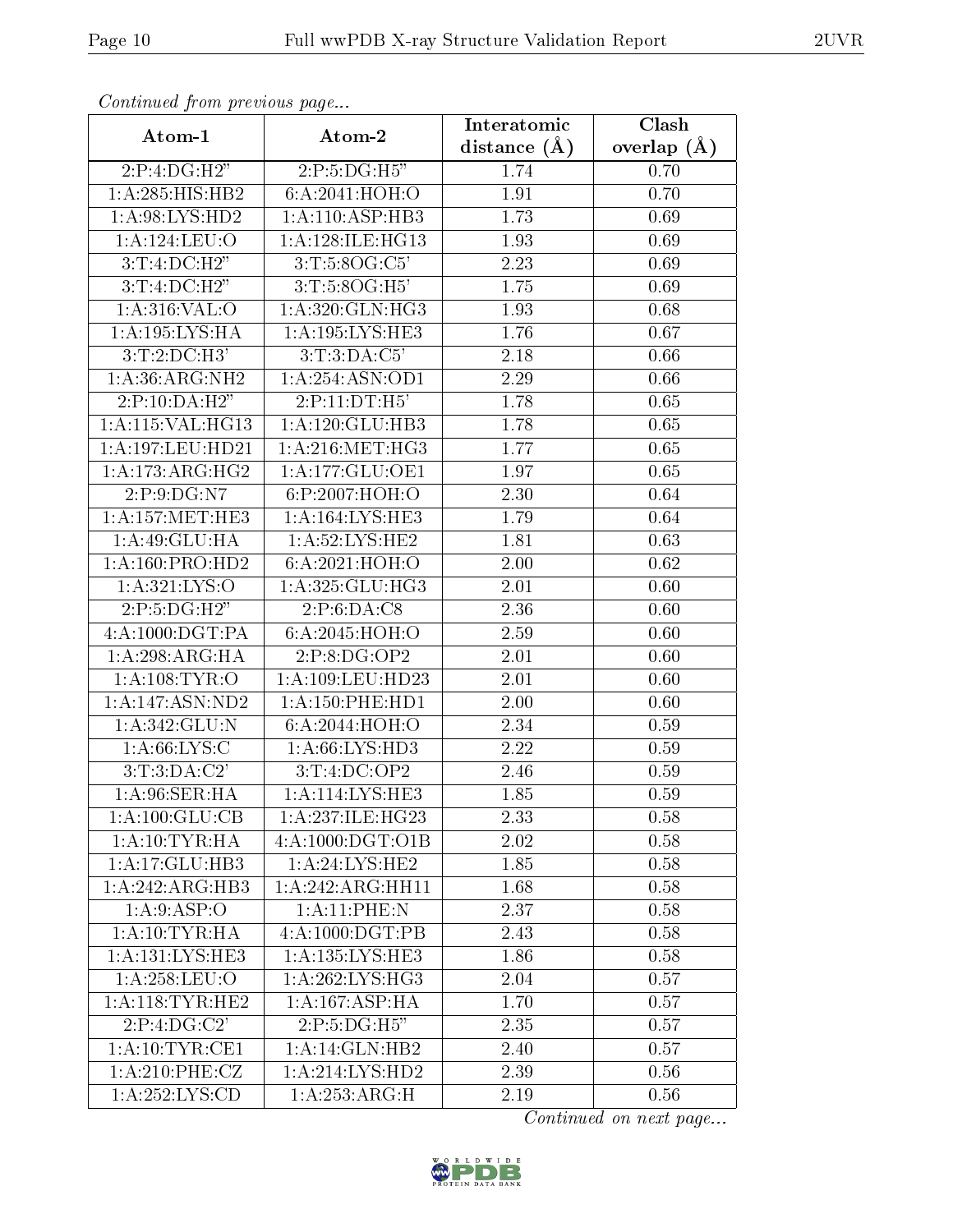| Communica from previous page                 |                                   | Interatomic      | Clash         |
|----------------------------------------------|-----------------------------------|------------------|---------------|
| Atom-1                                       | Atom-2                            | distance $(\AA)$ | overlap $(A)$ |
| 3:T:2:DC:C3'                                 | 3: T:3:DA:H5"                     | 2.23             | 0.56          |
| 1:A:248:ILE:N                                | 3: T: 6: DG: OP2                  | 2.37             | 0.56          |
| 1:A:292:ASP:OD2                              | 1:A:294:ASP:HB2                   | 2.06             | 0.56          |
| 1:A:154:ALA:HA                               | 1: A: 157: MET: HE3               | 1.89             | 0.55          |
| 1: A:251: MET:HA                             | 1: A:264:TYR:CE1                  | 2.40             | 0.55          |
| 1:A:272:SER:O                                | 1:A:276:LEU:HG                    | 2.05             | 0.55          |
| 1:A:37:PHE:CD1                               | 1:A:40:SER:HB3                    | 2.41             | 0.55          |
| 1: A:118: TYR: CE2                           | 1: A: 167: ASP: HA                | 2.42             | 0.55          |
| 1: A:270: GLU:HG2                            | 1: A:312: TYR: OH                 | 2.07             | 0.55          |
| 1: A:66: LYS:O                               | 1: A:66: LYS:HD3                  | 2.05             | 0.55          |
| 1:A:248:ILE:CG2                              | 3: T: 5: 8OG:H3'                  | 2.35             | 0.55          |
| 1: A:25: GLY:O                               | 1: A:49: GLU: HG2                 | 2.07             | 0.55          |
| 1: A:91: LEU:O                               | 1: A:91: LEU: HD23                | 2.07             | 0.55          |
| 1: A:90: ASN: HA                             | 1: A:93: ARG:HD2                  | 1.87             | 0.55          |
| 1:A:47:ASN:HD21                              | 1:A:49:GLU:HB2                    | 1.72             | 0.54          |
| 1:A:252:LYS:HD2                              | 1: A:252:LYS:N                    | 2.23             | 0.54          |
| 1:A:213:LEU:HD13                             | 1: A:213:LEU:C                    | 2.28             | $0.54\,$      |
| 1: A:174: LEU:O                              | 1:A:178:LEU:HB3                   | 2.08             | 0.54          |
| 3:T:13:DT:C7                                 | 6:T:2010:HOH:O                    | 2.55             | 0.54          |
| 1:A:154:ALA:HB2                              | 1: A: 166: ILE: CD1               | 2.38             | 0.53          |
| 1:A:281:PRO:O                                | 1:A:306:ILE:HG13                  | 2.08             | 0.53          |
| 1:A:336:ARG:NH2                              | 3:T:7:DA:H2'                      | 2.23             | 0.53          |
| 1:A:285:HIS:HB2                              | 1: A: 336: ARG: HB3               | 1.90             | 0.53          |
| 1:A:252:LYS:HD2                              | 1:A:253:ARG:N                     | 2.23             | 0.53          |
| 1: A:247: ARG:NH1                            | 1: A:248: ILE:O                   | 2.42             | 0.53          |
| 1:A:194:LEU:HD21                             | 1:A:217:ILE:HD13                  | 1.90             | 0.52          |
| 2:P:4:DG:H2"                                 | $2:\!P:\!5:\!DG:\!C\overline{5'}$ | 2.39             | 0.52          |
| 1:A:133:LEU:O                                | 1: A: 137: LYS: HA                | 2.08             | 0.52          |
| 1:A:4:LEU:HD23                               | 1:A:4:LEU:C                       | 2.29             | 0.52          |
| 1:A:116:ARG:O                                | 1:A:117:ASP:HB3                   | 2.10             | 0.52          |
| 1: A:293:LEU:HD22                            | 1:A:293:LEU:N                     | 2.24             | 0.52          |
| 1:A:328:ARG:HH11                             | 1:A:328:ARG:HG2                   | 1.74             | 0.52          |
| 1: A:301:THR:HG23                            | 1:A:339:LYS:HD2                   | 1.90             | 0.52          |
| 1:A:36:ARG:NH1                               | 1: A:251: MET:O                   | 2.37             | 0.52          |
| 1:A:130:ASN:O                                | 1: A:134: GLU: HG3                | 2.10             | 0.52          |
| 1:A:295:ILE:HD12                             | 1:A:295:ILE:N                     | 2.24             | 0.52          |
| 1: A: 10: TYR: N                             | 4:A:1000:DGT:O3G                  | 2.39             | 0.51          |
| 1:A:154:ALA:HB2                              | 1:A:166:ILE:HD12                  | 1.93             | 0.51          |
| 1:A:197:LEU:HB2                              | 1:A:199:ILE:HG13                  | 1.93             | 0.51          |
| 1:A:100:GLU:HB2                              | 1: A:237: ILE: HG23               | 1.93             | 0.50          |
| $1: A:157: \overline{\text{MET}:\text{HE1}}$ | 1:A:164:LYS:HE3                   | 1.94             | 0.50          |

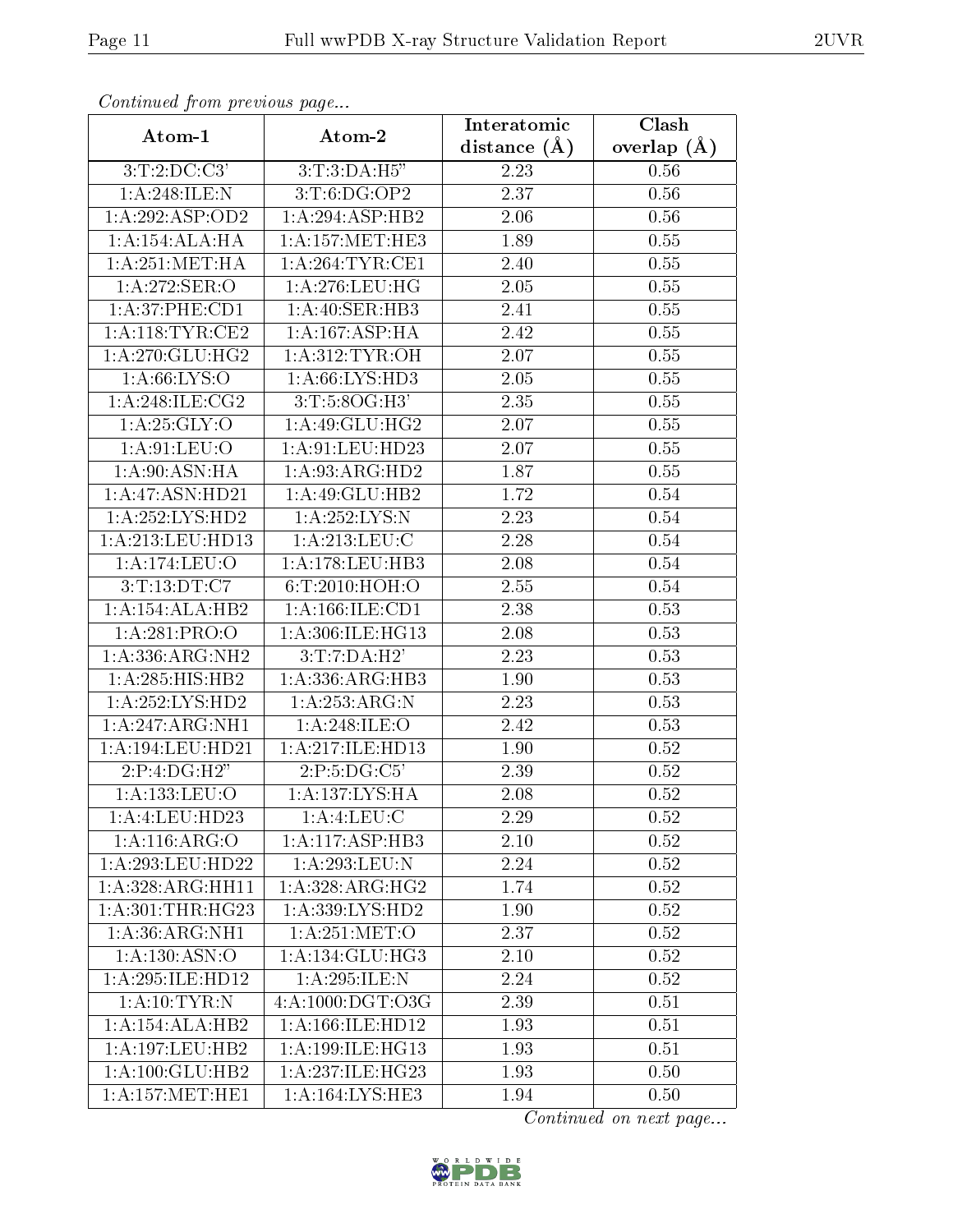| Continuation providuo paga           |                      | Interatomic    | Clash           |  |
|--------------------------------------|----------------------|----------------|-----------------|--|
| Atom-1                               | Atom-2               | distance $(A)$ | overlap $(\AA)$ |  |
| 1: A:262:LYS:N                       | 1: A:263: PRO:HD2    | 2.26           | 0.50            |  |
| 1:A:199:ILE:HG23                     | 1:A:204:ASP:HB2      | 1.92           | 0.50            |  |
| 1:A:115:VAL:HG13                     | 1:A:120:GLU:CB       | 2.40           | 0.50            |  |
| 1:A:237:ILE:HD12                     | 1:A:237:ILE:N        | 2.27           | 0.49            |  |
| 2:P:5:DG:H2"                         | 2:P:6:DA:H8          | 1.77           | 0.49            |  |
| 1: A:284: ILE: HG13                  | 1: A: 337: PHE: CE1  | 2.48           | 0.49            |  |
| 1:A:292:ASP:OD1                      | 1: A:328:ARG:NH1     | 2.45           | 0.49            |  |
| 3:T:5:8OG:O8                         | 3: T:5:8OG:H2"       | 2.11           | 0.49            |  |
| 1:A:8:PHE:HD2                        | 1:A:11:PHE:CE1       | 2.31           | 0.49            |  |
| 1:A:289:VAL:HA                       | 1: A:294: ASP:O      | 2.13           | 0.49            |  |
| 1:A:93:ARG:HH11                      | 1:A:93:ARG:HG2       | 1.77           | 0.49            |  |
| 1: A:95:TYR:HD2                      | 1:A:124:LEU:HD11     | 1.77           | 0.49            |  |
| 1:A:217:ILE:O                        | 1:A:221:LYS:HB3      | 2.12           | 0.49            |  |
| 3:T:2:D C:H2'                        | 3:T:3:DA:H2'         | 1.95           | 0.48            |  |
| 1:A:298:ARG:O                        | $1:$ A:318:LEU:HD13  | 2.12           | 0.48            |  |
| 1:A:252:LYS:CD                       | 1:A:253:ARG:N        | 2.75           | 0.48            |  |
| 1: A:8: PHE: N                       | 1: A:8: PHE:CD1      | 2.80           | 0.48            |  |
| 3:T:13:DT:H72                        | 6: T:2010:HOH:O      | 2.14           | 0.48            |  |
| $1:A:284:I\overline{\text{LE:HG}23}$ | 1: A:284: ILE:O      | 2.14           | 0.48            |  |
| 1: A:93: ARG: C                      | 1: A:95: TYR:H       | 2.18           | 0.48            |  |
| 1: A: 253: ARG: HD3                  | 1: A:254: ASN:O      | 2.14           | 0.47            |  |
| 1: A:80:VAL:O                        | 1:A:84:VAL:HG23      | 2.14           | 0.47            |  |
| 1: A: 196: LYS: C                    | 1:A:198:GLY:N        | 2.68           | 0.47            |  |
| 1: A: 195: LYS: HZ1                  | 1:A:200:ASN:CG       | 2.18           | 0.47            |  |
| 1:A:10:TYR:HD1                       | 1:A:13:ALA:HB3       | 1.78           | 0.47            |  |
| 1: A: 252: LYS: HG3                  | 1: A:264:TYR:HH      | 1.77           | 0.47            |  |
| 1: A:273: TYR:O                      | 1: A:276:LEU:HB2     | 2.13           | 0.47            |  |
| 1:A:328:ARG:HG2                      | 1:A:328:ARG:NH1      | 2.30           | 0.47            |  |
| 1:A:49:GLU:OE1                       | 1:A:49:GLU:N         | 2.47           | 0.47            |  |
| 1:A:180:ILE:HD13                     | 1:A:202:LEU:HA       | 1.97           | 0.47            |  |
| 1:A:62:VAL:HG23                      | 1: A:63: GLU:N       | 2.30           | 0.47            |  |
| 1: A:40: SER: HA                     | 6: A:2007:HOH:O      | $2.15\,$       | 0.47            |  |
| 1: A:12:TYR:CD1                      | 4: A: 1000: DGT: O3' | 2.68           | 0.46            |  |
| 1:A:308:LYS:HG2                      | 1: A:312:TYR:CE2     | 2.49           | 0.46            |  |
| 3:T:4:D C:H2"                        | 3:T:5:8OG:H5"        | 1.96           | 0.46            |  |
| $1: A:302:$ PHE:HB3                  | 1: A:303: PRO:HD2    | 1.98           | 0.46            |  |
| 1: A:1: MET:HG2                      | 1:A:2:ILE:N          | 2.29           | 0.46            |  |
| 1: A:308: LYS: HG2                   | 1: A:312:TYR:HE2     | 1.80           | 0.46            |  |
| 1:A:100:GLU:HB3                      | 1:A:237:ILE:HG23     | 1.97           | 0.46            |  |
| 1: A:37: PHE: CE1                    | 1: A:40: SER:HB3     | 2.50           | 0.46            |  |
| 1: A:186: ILE:O                      | 1:A:186:ILE:HG22     | 2.16           | 0.46            |  |

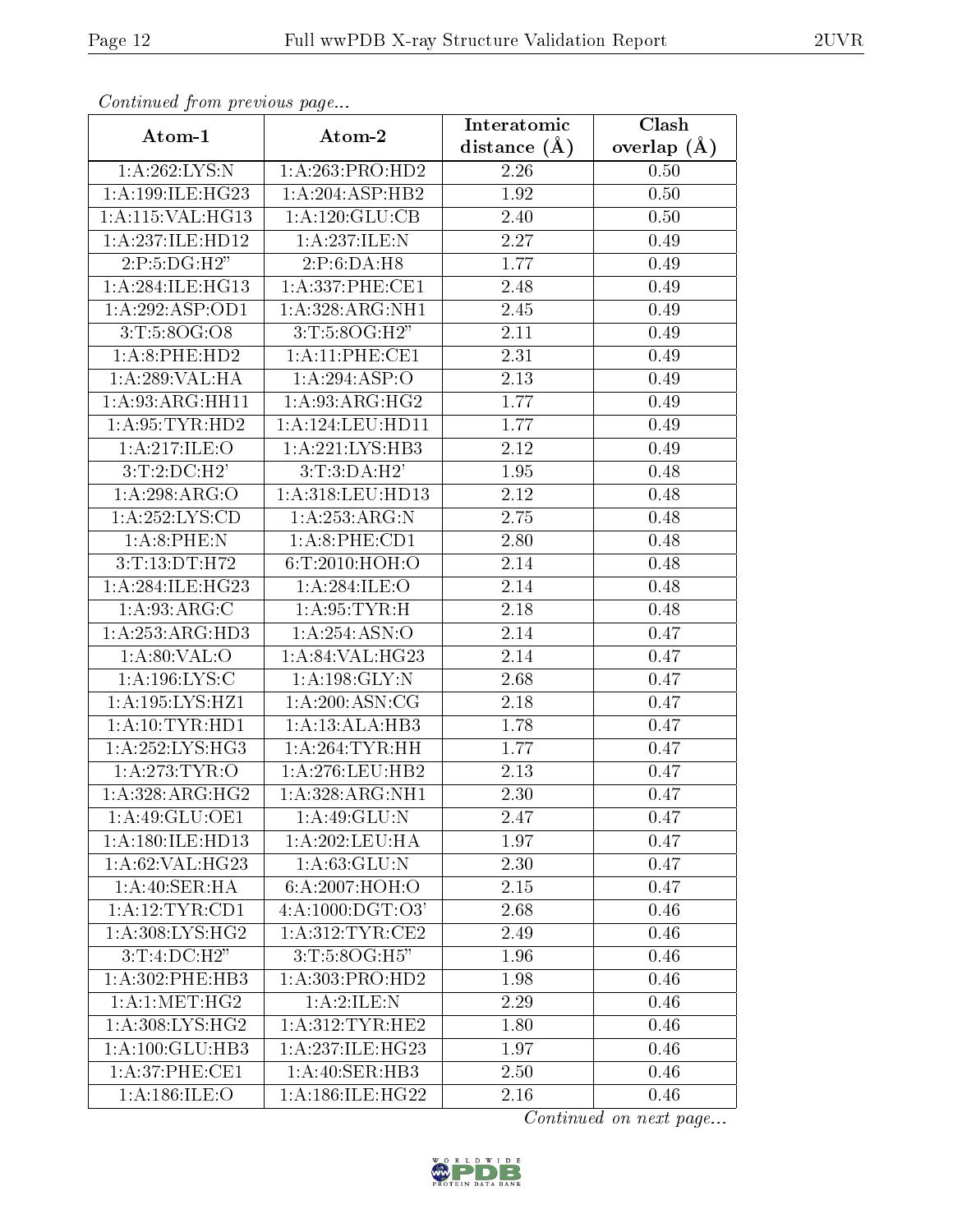| Conningea from previous page |                              | Interatomic    | Clash           |
|------------------------------|------------------------------|----------------|-----------------|
| Atom-1                       | Atom-2                       | distance $(A)$ | overlap $(\AA)$ |
| $3:T:16:D$ C:H1'             | 3:T:17:DC:H5'                | 1.97           | 0.45            |
| 1: A:91: LEU: HD21           | 1: A: 131: LYS: HG2          | 1.99           | 0.45            |
| 1:A:223:LYS:CE               | 6:A:2030:HOH:O               | 2.64           | 0.45            |
| 1: A:60: PRO:HG3             | 3: T: 3:DA: H8               | 1.81           | 0.45            |
| 1:A:144:ILE:HG22             | 1:A:165:VAL:H <sub>G13</sub> | 1.98           | 0.45            |
| 1:A:8:PHE:HA                 | 1: A:140: VAL: CG1           | 2.42           | 0.45            |
| $3:\overline{T:12:DT:H1'}$   | 3:T:13:DT:H5'                | 2.00           | 0.44            |
| 1: A:115: VAL:CG1            | $1:A:116:ARG:\overline{N}$   | 2.80           | 0.44            |
| 1: A:161: ASN:CG             | 1:A:161:ASN:O                | 2.55           | 0.44            |
| 1:A:196:LYS:C                | 1: A: 198: GLY: H            | 2.19           | 0.44            |
| 1:A:44:ALA:O                 | 1:A:57:ALA:HB2               | 2.17           | 0.44            |
| 3:T:4:DC:C2'                 | 3:T:5:8OG:H5"                | 2.48           | 0.44            |
| 1: A:65: L <sub>YS:HG2</sub> | 1: A:73:TYR:CZ               | 2.53           | 0.44            |
| 1:A:12:TYR:HB2               | 1: A: 45: THR: CG2           | 2.47           | 0.44            |
| 1:A:17:GLU:HB3               | 1: A:24:LYS:CE               | 2.46           | 0.44            |
| 1:A:244:SER:HA               | 1: A:340: PHE: CZ            | 2.53           | 0.44            |
| 4: A: 1000: DGT: O4'         | 2:P:14:D C:H2"               | 2.18           | 0.44            |
| 1:A:175:ILE:HG22             | 1: A:175: ILE: O             | 2.18           | 0.43            |
| $1:A:204.\overline{ASP:C}$   | 1: A:206:LEU:H               | 2.21           | 0.43            |
| 1:A:134:GLU:O                | 1:A:137:LYS:NZ               | 2.45           | 0.43            |
| 1: A:301:THR:OG1             | 2:P:7:DA:OP2                 | 2.28           | 0.43            |
| 1:A:195:LYS:CE               | 1:A:200:ASN:OD1              | 2.66           | 0.43            |
| 1:A:270:GLU:OE2              | 1: A:312: TYR: OH            | 2.32           | 0.43            |
| 1:A:166:ILE:HG22             | 1: A:166: ILE: O             | 2.17           | 0.43            |
| 1: A:301:THR:CG2             | 1: A: 339: LYS: HD2          | 2.47           | 0.43            |
| 3:T:13:DT:H73                | 6:T:2010:HOH:O               | 2.16           | 0.42            |
| $1: A:210:$ PHE:CE2          | 1: A:214: LYS: HD2           | 2.53           | 0.42            |
| 1: A:9: ASP:O                | 1:A:10:TYR:C                 | 2.58           | 0.42            |
| 1:A:195:LYS:NZ               | 1: A:200:ASN:CG              | 2.72           | 0.42            |
| 1: A:90: ASN: HA             | 1: A:93: ARG:CD              | 2.49           | 0.42            |
| 1:A:160:PRO:O                | 1:A:161:ASN:C                | 2.58           | 0.41            |
| 1:A:23:LEU:O                 | 1:A:24:LYS:C                 | 2.59           | 0.41            |
| 1:A:120:GLU:HG3              | 6: A:2016: HOH:O             | 2.20           | 0.41            |
| 1: A:98:LYS:NZ               | 1:A:113:ASP:OD1              | 2.41           | 0.41            |
| 1: A:8:PHE:CD2               | 1:A:11:PHE:CE1               | 3.08           | 0.41            |
| 1: A:92:LEU:O                | 1: A:95:TYR:HB2              | 2.21           | 0.41            |
| 1: A:207: SER:O              | 1:A:208:ILE:HD13             | 2.20           | 0.41            |
| 1: A:20: ASN:O               | 1: A:23: LEU: HG             | 2.21           | 0.41            |
| 1: A:256:ARG:CB              | 1:A:256:ARG:HH11             | 2.18           | 0.41            |
| 1: A:108:TYR:CE2             | 1: A:148: LYS:HB3            | 2.55           | 0.41            |
| 1:A:183:VAL:O                | 1:A:186:ILE:HG12             | 2.21           | 0.41            |

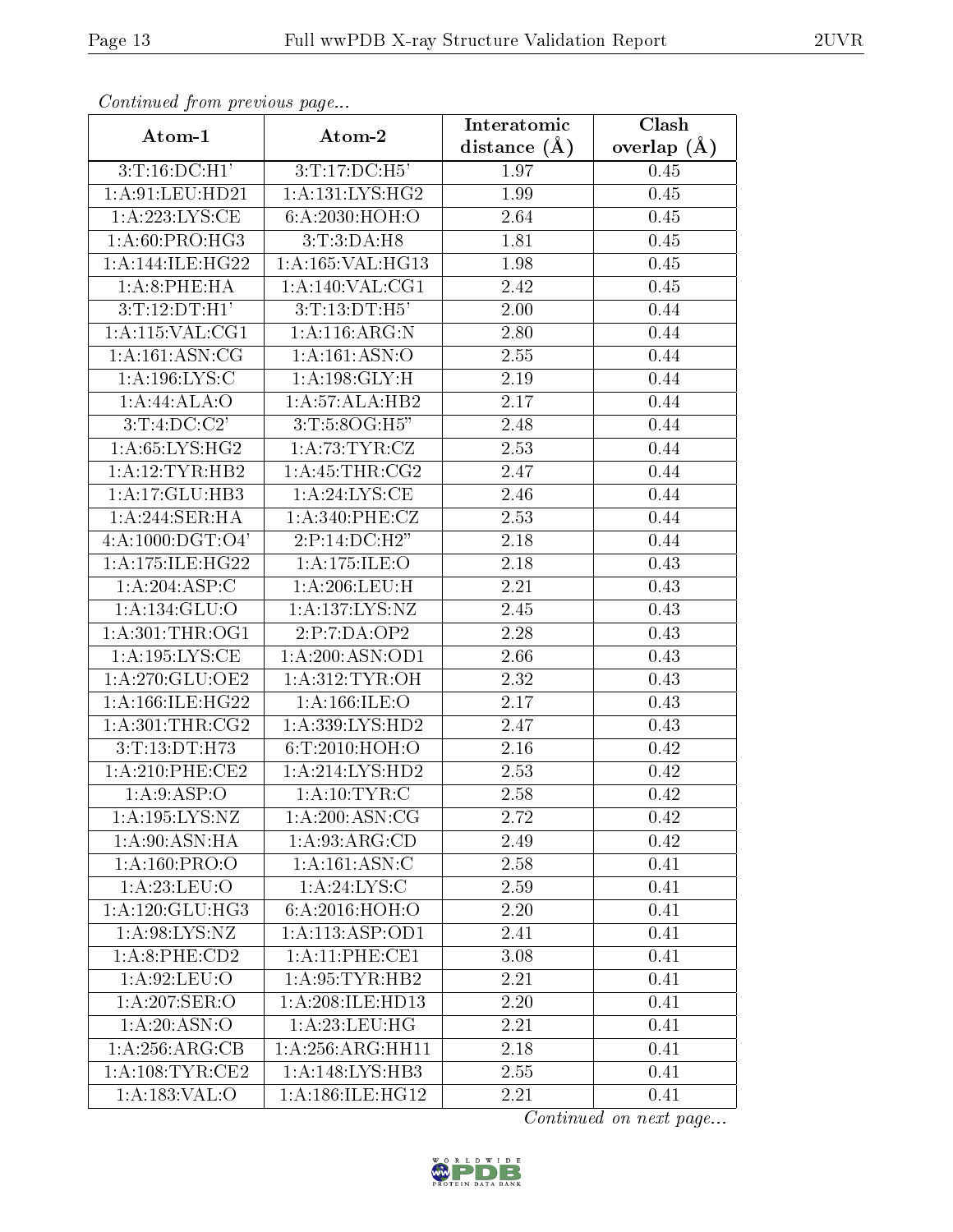| $Atom-1$         | Atom-2             | Interatomic    | Clash         |
|------------------|--------------------|----------------|---------------|
|                  |                    | distance $(A)$ | overlap $(A)$ |
| 1:A:202:LEU:HB2  | 6: A:2026: HOH:O   | 2.21           | 0.41          |
| 1: A:5: PHE:CD2  | 1: A:152:LYS:HA    | 2.56           | 0.41          |
| 1: A:95:TYR:CE2  | 1:A:128:ILE:HG12   | 2.55           | 0.41          |
| 1:A:293:LEU:CD2  | 1:A:293:LEU:N      | 2.84           | 0.41          |
| 1:A:327:GLU:H    | 1:A:327:GLU:CD     | 2.23           | 0.41          |
| 2:P:5:DG:H5'     | 6:P:2004:HOH:O     | 2.20           | 0.41          |
| 1:A:341:ILE:HG22 | 1:A:342:GLU:N      | 2.36           | 0.40          |
| 1:A:245:ILE:HD12 | 1: A:276:LEU:HD23  | 2.04           | 0.40          |
| 1:A:47:ASN:ND2   | $1:$ A:49:GLU:HB2  | 2.35           | 0.40          |
| 1: A:41: GLY:O   | 1: A:61: ILE: HG13 | 2.22           | 0.40          |
| 1: A:93: ARG:NH1 | 1: A:93: ARG: HG2  | 2.37           | 0.40          |

There are no symmetry-related clashes.

#### 5.3 Torsion angles (i)

#### 5.3.1 Protein backbone  $(i)$

In the following table, the Percentiles column shows the percent Ramachandran outliers of the chain as a percentile score with respect to all X-ray entries followed by that with respect to entries of similar resolution.

The Analysed column shows the number of residues for which the backbone conformation was analysed, and the total number of residues.

| $\vert$ Mol $\vert$ Chain $\vert$ | Analysed                                      |  | Favoured   Allowed   Outliers   Percentiles                     |
|-----------------------------------|-----------------------------------------------|--|-----------------------------------------------------------------|
|                                   | 340/358 (95%)   294 (86%)   39 (12%)   7 (2%) |  | $\begin{array}{ c c c }\n\hline\n7 & 26 \\ \hline\n\end{array}$ |

All (7) Ramachandran outliers are listed below:

| Mol | Chain | Res | <b>Type</b> |
|-----|-------|-----|-------------|
|     |       | 10  | <b>TYR</b>  |
|     |       | 11  | PHE         |
|     |       | 254 | <b>ASN</b>  |
|     | А     | 24  | <b>LYS</b>  |
|     |       | 36  | ARG         |
|     |       | 94  | GLU         |
|     |       | 277 | A SP        |

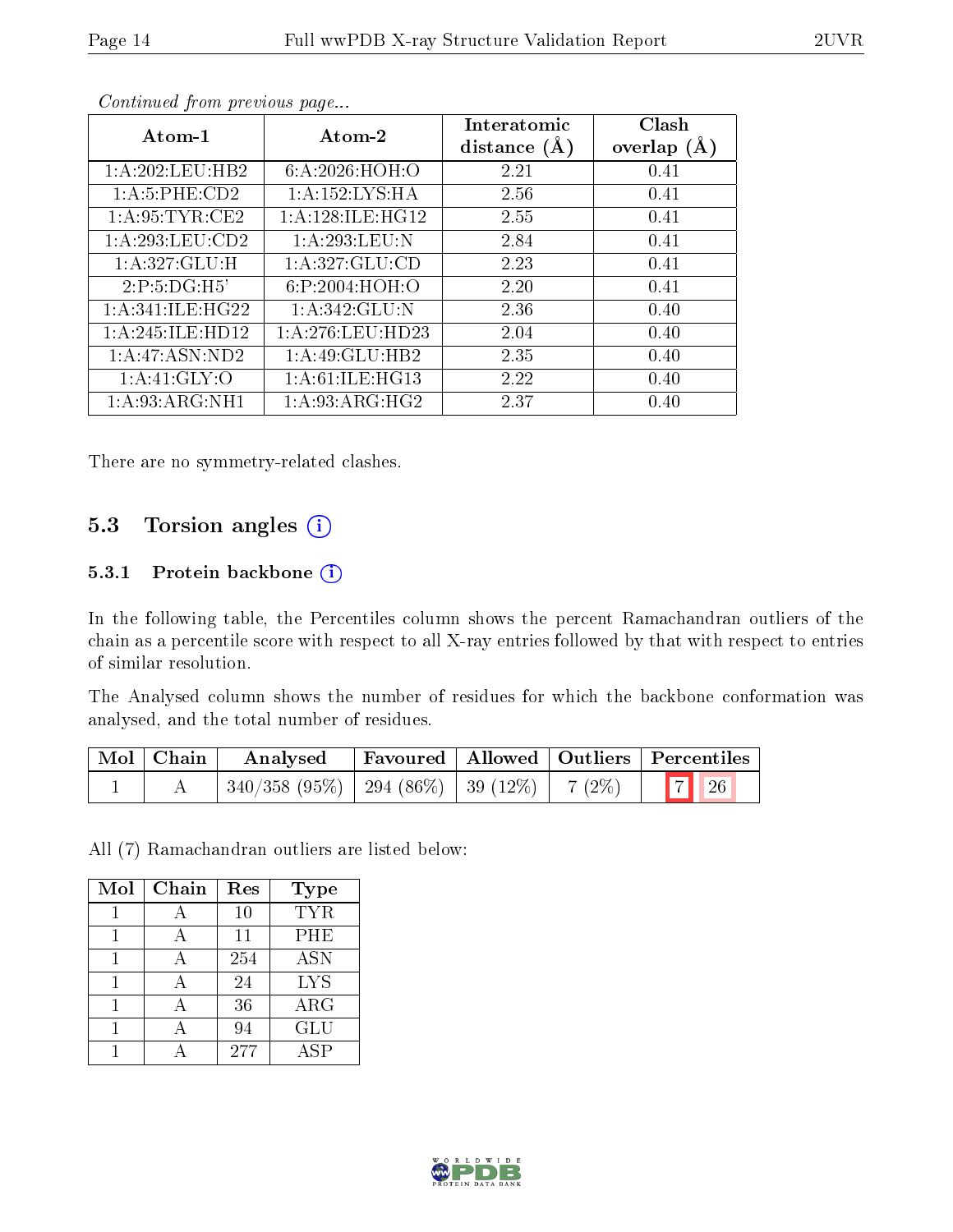#### 5.3.2 Protein sidechains  $(i)$

In the following table, the Percentiles column shows the percent sidechain outliers of the chain as a percentile score with respect to all X-ray entries followed by that with respect to entries of similar resolution.

The Analysed column shows the number of residues for which the sidechain conformation was analysed, and the total number of residues.

| Mol   Chain | Rotameric   Outliers   Percentiles<br>Analysed    |  |  |  |
|-------------|---------------------------------------------------|--|--|--|
|             | $299/314(95\%)$   284 (95\%)   15 (5\%)   24   57 |  |  |  |

All (15) residues with a non-rotameric sidechain are listed below:

| Mol          | Chain              | Res | <b>Type</b>                    |
|--------------|--------------------|-----|--------------------------------|
| $\mathbf{1}$ | А                  | 20  | <b>ASN</b>                     |
| $\mathbf{1}$ | $\overline{A}$     | 63  | $\overline{{\rm GL}}\,{\rm U}$ |
| $\mathbf{1}$ | $\overline{A}$     | 98  | <b>LYS</b>                     |
| $\mathbf{1}$ | $\bf{A}$           | 117 | <b>ASP</b>                     |
| $\mathbf{1}$ | $\overline{\rm A}$ | 156 | $\overline{\rm ASP}$           |
| $\mathbf{1}$ | $\overline{\rm A}$ | 199 | <b>ILE</b>                     |
| $\mathbf{1}$ | $\overline{\rm A}$ | 202 | LEU                            |
| $\mathbf{1}$ | $\overline{A}$     | 238 | $\rm{ARG}$                     |
| $\mathbf{1}$ | $\overline{A}$     | 242 | $\rm{ARG}$                     |
| $\mathbf{1}$ | $\overline{A}$     | 249 | <b>VAL</b>                     |
| $\mathbf{1}$ | $\overline{A}$     | 252 | <b>LYS</b>                     |
| $\mathbf{1}$ | $\overline{\rm A}$ | 253 | $\rm{ARG}$                     |
| $\mathbf{1}$ | $\boldsymbol{A}$   | 324 | GLU                            |
| $\mathbf{1}$ | $\bar{\text{A}}$   | 326 | <b>ASP</b>                     |
| 1            | А                  | 328 | $\rm{ARG}$                     |

Some sidechains can be flipped to improve hydrogen bonding and reduce clashes. All (2) such sidechains are listed below:

| Mol | Chain | Res | Type |
|-----|-------|-----|------|
|     |       |     |      |
|     |       |     |      |

#### 5.3.3 RNA (1)

There are no RNA molecules in this entry.

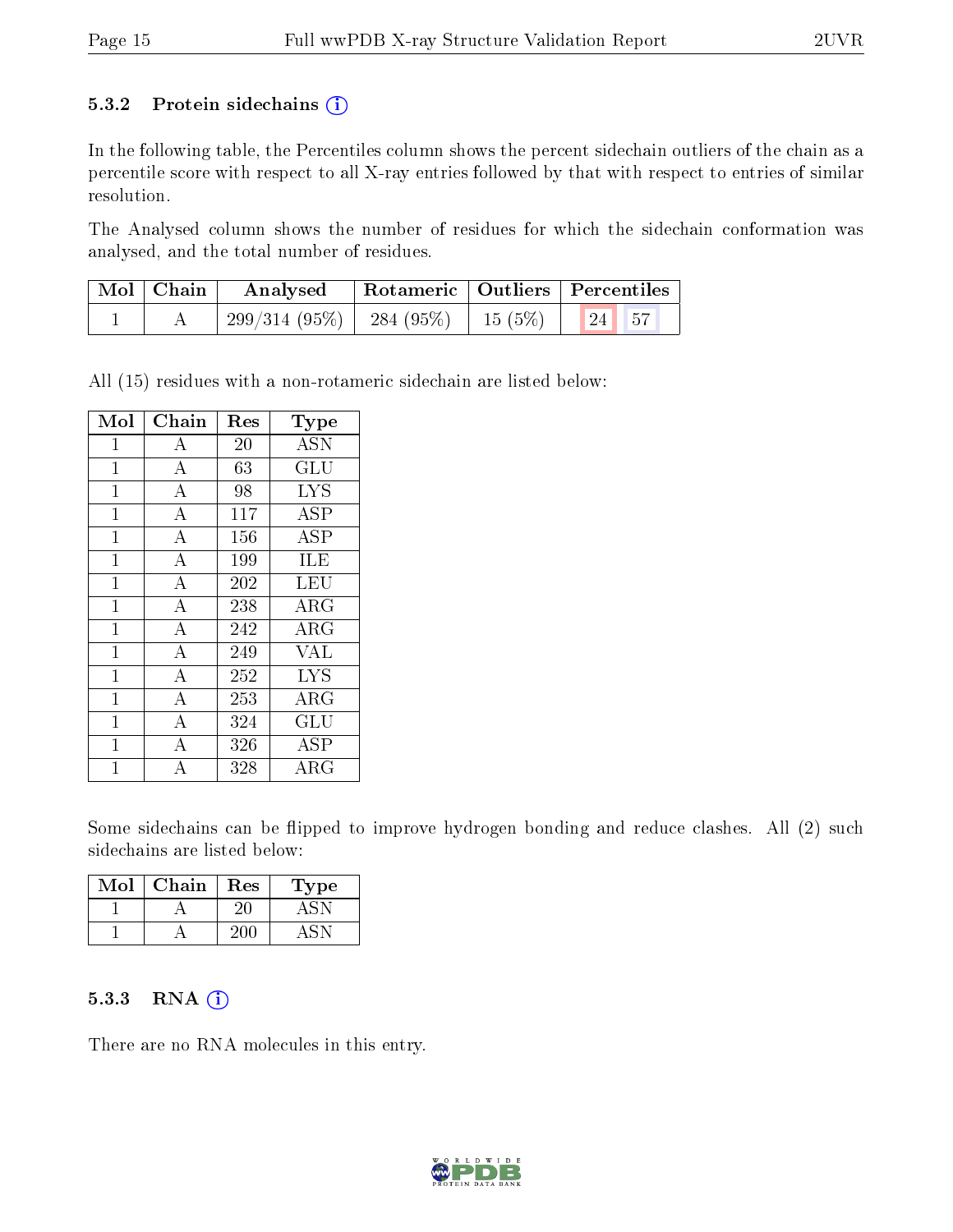### 5.4 Non-standard residues in protein, DNA, RNA chains (i)

1 non-standard protein/DNA/RNA residue is modelled in this entry.

In the following table, the Counts columns list the number of bonds (or angles) for which Mogul statistics could be retrieved, the number of bonds (or angles) that are observed in the model and the number of bonds (or angles) that are dened in the Chemical Component Dictionary. The Link column lists molecule types, if any, to which the group is linked. The Z score for a bond length (or angle) is the number of standard deviations the observed value is removed from the expected value. A bond length (or angle) with  $|Z| > 2$  is considered an outlier worth inspection. RMSZ is the root-mean-square of all Z scores of the bond lengths (or angles).

| Mol |     | $\mid$ Type $\mid$ Chain $\mid$ Res $\mid$ | $^{\shortmid}$ Link |          | Bond lengths |                                                              | Bond angles |            |
|-----|-----|--------------------------------------------|---------------------|----------|--------------|--------------------------------------------------------------|-------------|------------|
|     |     |                                            |                     | Counts   |              | $\mid$ RMSZ $\mid \#  Z  > 2 \mid$ Counts $\mid$ RMSZ $\mid$ |             | H Z        |
|     | 8OG |                                            |                     | 18,25,26 | 1.33         | $2(11\%)$   21,37,40                                         | 2.25        | 6 $(28\%)$ |

In the following table, the Chirals column lists the number of chiral outliers, the number of chiral centers analysed, the number of these observed in the model and the number defined in the Chemical Component Dictionary. Similar counts are reported in the Torsion and Rings columns. '-' means no outliers of that kind were identified.

|     |  |  | Mol   Type   Chain   Res   Link   Chirals   Torsions   Rings |  |
|-----|--|--|--------------------------------------------------------------|--|
| 80G |  |  | $1/3/21/22$   $0/3/3/3$                                      |  |

All (2) bond length outliers are listed below:

| $\mid$ Mol |  |     |                            |                  | Chain   Res   Type   Atoms   $Z$   Observed( $A$ )   Ideal( $A$ ) |  |
|------------|--|-----|----------------------------|------------------|-------------------------------------------------------------------|--|
|            |  |     | $8OG$   $C6-N1$ $^{\circ}$ | 4.43             | .40                                                               |  |
|            |  | 8OG | C2-N1                      | $\frac{1}{2.77}$ | .40                                                               |  |

All (6) bond angle outliers are listed below:

| Mol | Chain | Res | Type | Atoms             | Z       | Observed $(°)$ | Ideal $(°)$ |
|-----|-------|-----|------|-------------------|---------|----------------|-------------|
| 3   | T     | 5   | 8OG  | $C2$ -N3- $C4$    | 5.42    | 121.55         | 115.36      |
| 3   | T     | 5   | 8OG  | $N3-C2-N1$        | $-5.22$ | 120.26         | 127.22      |
| 3   | T     |     | 8OG  | $C2'$ - $C1'$ -N9 | $-4.24$ | 111.38         | 116.01      |
| ্   | T     | 5   | 80G  | $C5-C6-N1$        | $-3.27$ | 118.95         | 123.43      |
| 3   | T     | 5   | 8OG  | $C6-N1-C2$        | 2.04    | 119.17         | 115.93      |
| 3   | T     | 5   | 80G  | $N2-C2-N1$        | 2.01    | 120.38         | 117.25      |

There are no chirality outliers.

All (1) torsion outliers are listed below:

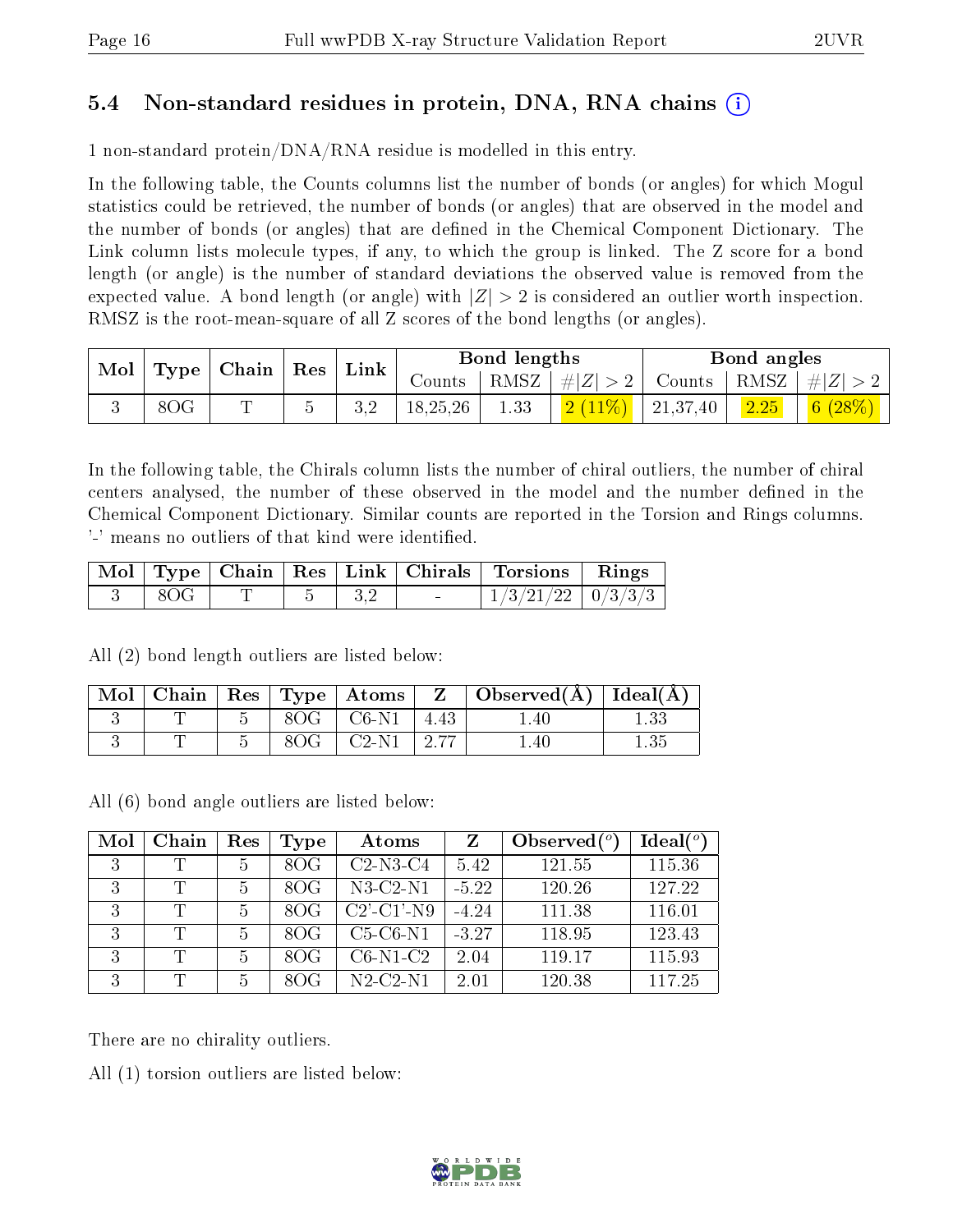| Mol | $\Box$   Chain   Res   Type $\Box$ |  | Atoms              |
|-----|------------------------------------|--|--------------------|
|     |                                    |  | $O4'$ -C4'-C5'-O5' |

There are no ring outliers.

1 monomer is involved in 7 short contacts:

|  |  | Mol   Chain   Res   Type   Clashes   Symm-Clashes |
|--|--|---------------------------------------------------|
|  |  |                                                   |

#### 5.5 Carbohydrates (i)

There are no carbohydrates in this entry.

### 5.6 Ligand geometry  $(i)$

Of 4 ligands modelled in this entry, 3 are monoatomic - leaving 1 for Mogul analysis.

In the following table, the Counts columns list the number of bonds (or angles) for which Mogul statistics could be retrieved, the number of bonds (or angles) that are observed in the model and the number of bonds (or angles) that are dened in the Chemical Component Dictionary. The Link column lists molecule types, if any, to which the group is linked. The Z score for a bond length (or angle) is the number of standard deviations the observed value is removed from the expected value. A bond length (or angle) with  $|Z| > 2$  is considered an outlier worth inspection. RMSZ is the root-mean-square of all Z scores of the bond lengths (or angles).

| Mol | Type         | Chain | $\operatorname{Res}$ |      | Bond lengths |      |             | Bond angles |      |           |
|-----|--------------|-------|----------------------|------|--------------|------|-------------|-------------|------|-----------|
|     |              |       |                      | Link | Jounts       | RMSZ | , $\# Z  >$ | Counts      | RMSZ | $\pm  Z $ |
|     | $_{\rm DGT}$ |       | 1000                 |      | 26, 33, 33   | 1.27 |             | 32,52,52    | 2.08 | $(25\%)$  |

In the following table, the Chirals column lists the number of chiral outliers, the number of chiral centers analysed, the number of these observed in the model and the number defined in the Chemical Component Dictionary. Similar counts are reported in the Torsion and Rings columns. '-' means no outliers of that kind were identified.

|     |          | $\text{Mol}$   Type   Chain   Res   Link   Chirals | <b>Torsions</b>                          | Rings |
|-----|----------|----------------------------------------------------|------------------------------------------|-------|
| DGT | $1000\,$ |                                                    | $\frac{3}{18/34/34}$ $\frac{1}{0/3/3/3}$ |       |

All (2) bond length outliers are listed below:

| Mol |      |     | $\parallel$ Chain $\parallel$ Res $\parallel$ Type $\parallel$ Atoms $\perp$ | $\mathbf{Z}$ | $\perp$ Observed( $\AA$ )   Ideal( $\overline{A}$ ) |          |
|-----|------|-----|------------------------------------------------------------------------------|--------------|-----------------------------------------------------|----------|
|     | 1000 | DGT | $C6-N1$                                                                      | 4.23         | l .40                                               |          |
|     | 1000 | DGT | $C2-N1$                                                                      | 2.87         | .40                                                 | $1.35\,$ |

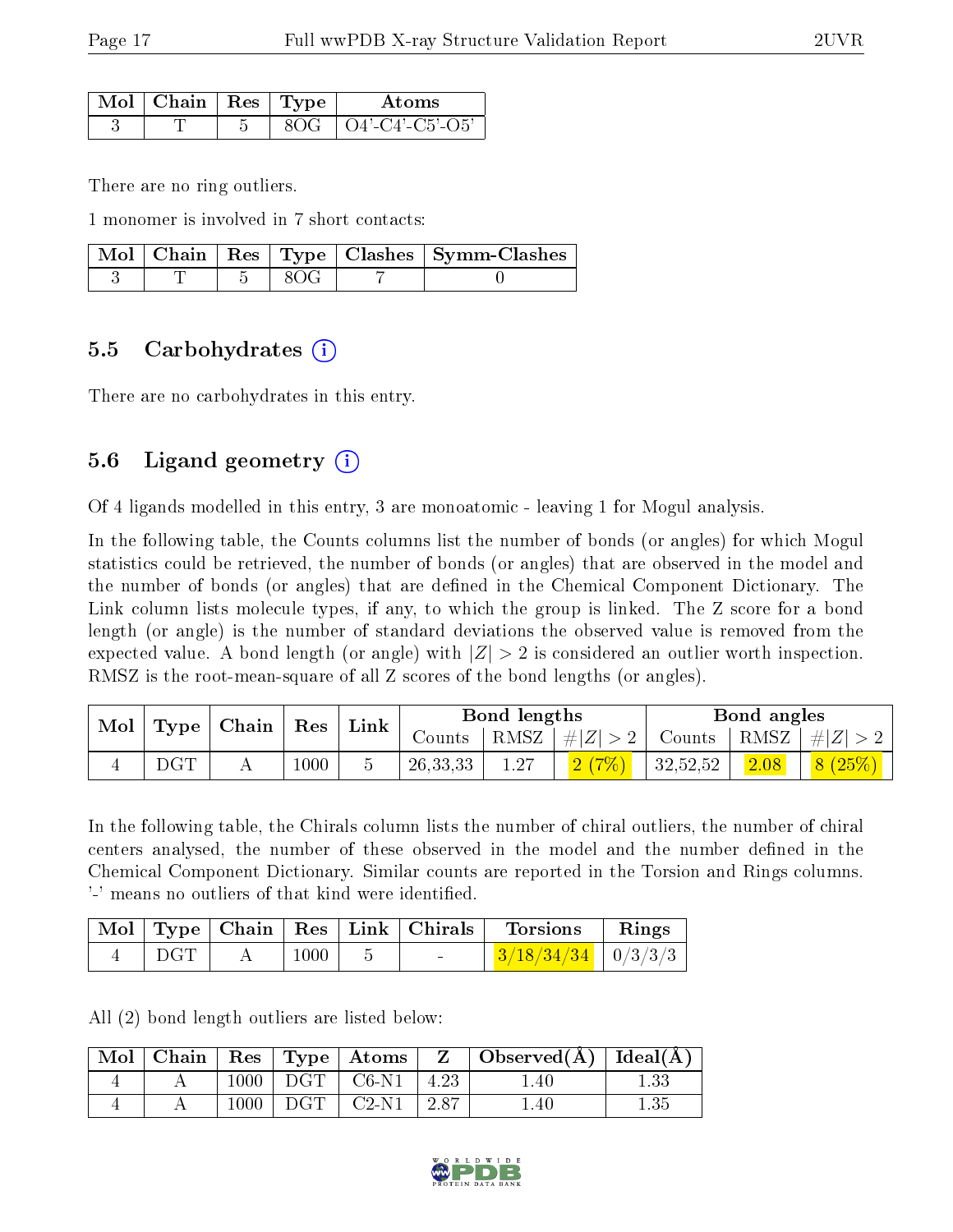| Mol            | Chain | Res  | Type       | Atoms            | Z       | Observed $(^\circ)$ | Ideal $(^\circ)$ |
|----------------|-------|------|------------|------------------|---------|---------------------|------------------|
| 4              | А     | 1000 | <b>DGT</b> | $C2-N3-C4$       | 5.67    | 121.84              | 115.36           |
| $\overline{4}$ | А     | 1000 | <b>DGT</b> | $N3-C2-N1$       | $-5.37$ | 120.06              | 127.22           |
| 4              | А     | 1000 | <b>DGT</b> | PA-O3A-PB        | $-3.56$ | 120.61              | 132.83           |
| 4              | А     | 1000 | <b>DGT</b> | $C5-C6-N1$       | $-3.27$ | 118.96              | 123.43           |
| $\overline{4}$ | А     | 1000 | <b>DGT</b> | $O1A-PA-O5'$     | $-2.85$ | 94.52               | 107.75           |
| $\overline{4}$ | А     | 1000 | <b>DGT</b> | $O5'$ -PA- $O2A$ | $-2.77$ | 98.24               | 109.07           |
| 4              | А     | 1000 | <b>DGT</b> | PB-O3B-PG        | $-2.64$ | 123.77              | 132.83           |
| $\overline{4}$ | А     | 1000 | DGT        | $C4-C5-N7$       | $-2.05$ | 107.26              | 109.40           |

All (8) bond angle outliers are listed below:

There are no chirality outliers.

All (3) torsion outliers are listed below:

| Mol | Chain | Res  | $\vert$ Type | Atoms             |
|-----|-------|------|--------------|-------------------|
|     |       | 1000 | DGT          | $PB-O3A-PA-O2A$   |
|     |       | 1000 | DGT.         | PG-O3B-PB-O1B     |
|     |       | 1000 | DGT          | $C5'$ -O5'-PA-O2A |

There are no ring outliers.

1 monomer is involved in 8 short contacts:

|  |                  | $\overline{\phantom{a}}$ Mol   Chain   Res   Type   Clashes   Symm-Clashes |
|--|------------------|----------------------------------------------------------------------------|
|  | $1000 \perp DGT$ |                                                                            |

The following is a two-dimensional graphical depiction of Mogul quality analysis of bond lengths, bond angles, torsion angles, and ring geometry for all instances of the Ligand of Interest. In addition, ligands with molecular weight > 250 and outliers as shown on the validation Tables will also be included. For torsion angles, if less then 5% of the Mogul distribution of torsion angles is within 10 degrees of the torsion angle in question, then that torsion angle is considered an outlier. Any bond that is central to one or more torsion angles identified as an outlier by Mogul will be highlighted in the graph. For rings, the root-mean-square deviation (RMSD) between the ring in question and similar rings identified by Mogul is calculated over all ring torsion angles. If the average RMSD is greater than 60 degrees and the minimal RMSD between the ring in question and any Mogul-identified rings is also greater than 60 degrees, then that ring is considered an outlier. The outliers are highlighted in purple. The color gray indicates Mogul did not find sufficient equivalents in the CSD to analyse the geometry.

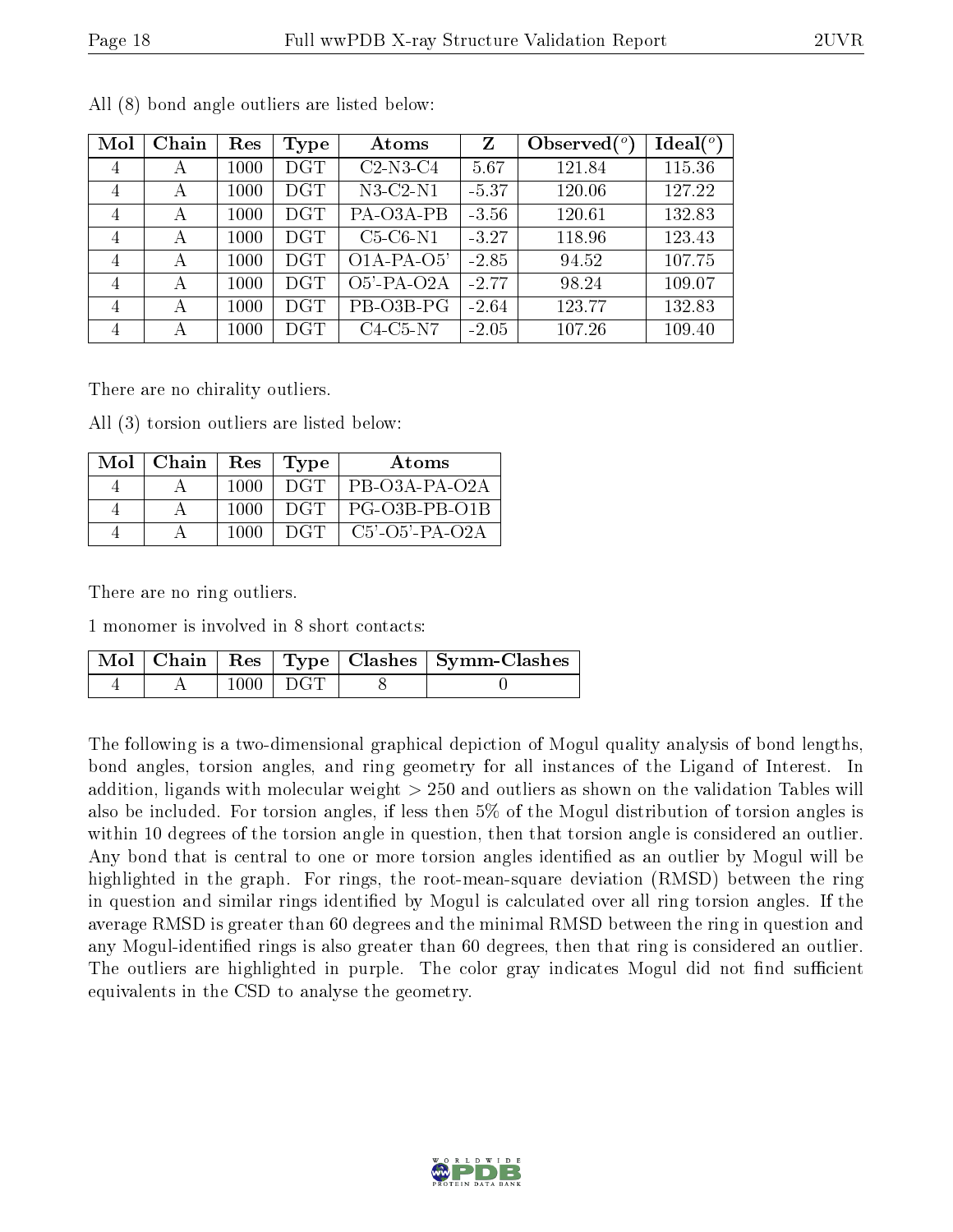

### 5.7 [O](https://www.wwpdb.org/validation/2017/XrayValidationReportHelp#nonstandard_residues_and_ligands)ther polymers (i)

There are no such residues in this entry.

### 5.8 Polymer linkage issues (i)

There are no chain breaks in this entry.

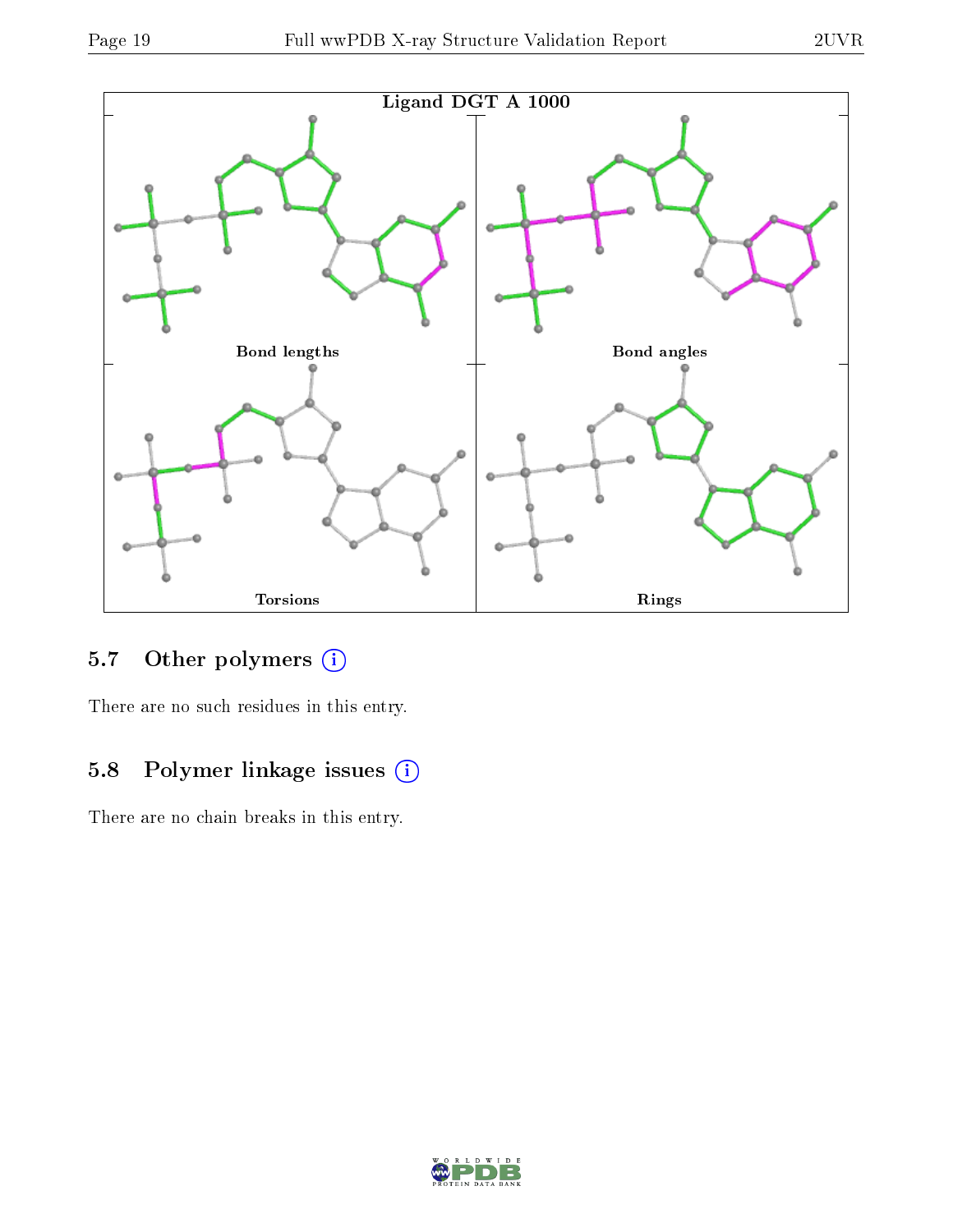## 6 Fit of model and data  $\left( \cdot \right)$

### 6.1 Protein, DNA and RNA chains (i)

In the following table, the column labelled  $#RSRZ>2'$  contains the number (and percentage) of RSRZ outliers, followed by percent RSRZ outliers for the chain as percentile scores relative to all X-ray entries and entries of similar resolution. The OWAB column contains the minimum, median,  $95<sup>th</sup>$  percentile and maximum values of the occupancy-weighted average B-factor per residue. The column labelled  $Q< 0.9$  lists the number of (and percentage) of residues with an average occupancy less than 0.9.

| Mol | Chain | Analysed        | ${ <\hspace{-1.5pt}{\mathrm{RSRZ}} \hspace{-1.5pt}>}$ | $\#\text{RSRZ}{>}2$               | $OWAB(A^2)$     | $Q<$ 0.9       |
|-----|-------|-----------------|-------------------------------------------------------|-----------------------------------|-----------------|----------------|
|     |       | $342/358$ (95%) | $-0.01$                                               | $2(0\%)$ 89<br>89                 | 28, 47, 66, 81  | (7%)<br>24     |
|     | P     | $14/14$ (100%)  | $-0.42$                                               | $\vert$ 100<br>100                | 34, 44, 73, 75  |                |
| 3   |       | $16/18$ (88%)   | $-0.22$                                               | $\vert$ 100 $\vert$<br><b>100</b> | 38, 52, 93, 108 | $(12\%)$<br>2( |
| All | All   | $372/390(95\%)$ | $-0.04$                                               | $2(0\%)$<br> 91<br> 91            | 28, 47, 66, 108 | $(6\%)$<br>26  |

All (2) RSRZ outliers are listed below:

| Mol | $\vert$ Chain $\vert$ Res $\vert$ Type $\vert$ RSRZ |     |        |    |
|-----|-----------------------------------------------------|-----|--------|----|
|     |                                                     | 205 | THR    | 23 |
|     |                                                     | 216 | M ET F |    |

### 6.2 Non-standard residues in protein, DNA, RNA chains (i)

In the following table, the Atoms column lists the number of modelled atoms in the group and the number defined in the chemical component dictionary. The B-factors column lists the minimum, median,  $95<sup>th</sup>$  percentile and maximum values of B factors of atoms in the group. The column labelled  $Q < 0.9$ ' lists the number of atoms with occupancy less than 0.9.

|     |  |                                                                                       |  | $\mid$ Mol $\mid$ Type $\mid$ Chain $\mid$ Res $\mid$ Atoms $\mid$ RSCC $\mid$ RSR $\mid$ B-factors(Å <sup>2</sup> ) $\mid$ Q<0.9 |  |
|-----|--|---------------------------------------------------------------------------------------|--|-----------------------------------------------------------------------------------------------------------------------------------|--|
| 8OG |  | $\begin{array}{ c c c c c c c c } \hline &23/24&\ &0.95&\ &0.16&\ \hline \end{array}$ |  | 53,54,56,57                                                                                                                       |  |

### 6.3 Carbohydrates (i)

There are no carbohydrates in this entry.

### 6.4 Ligands  $(i)$

In the following table, the Atoms column lists the number of modelled atoms in the group and the number defined in the chemical component dictionary. The B-factors column lists the minimum,